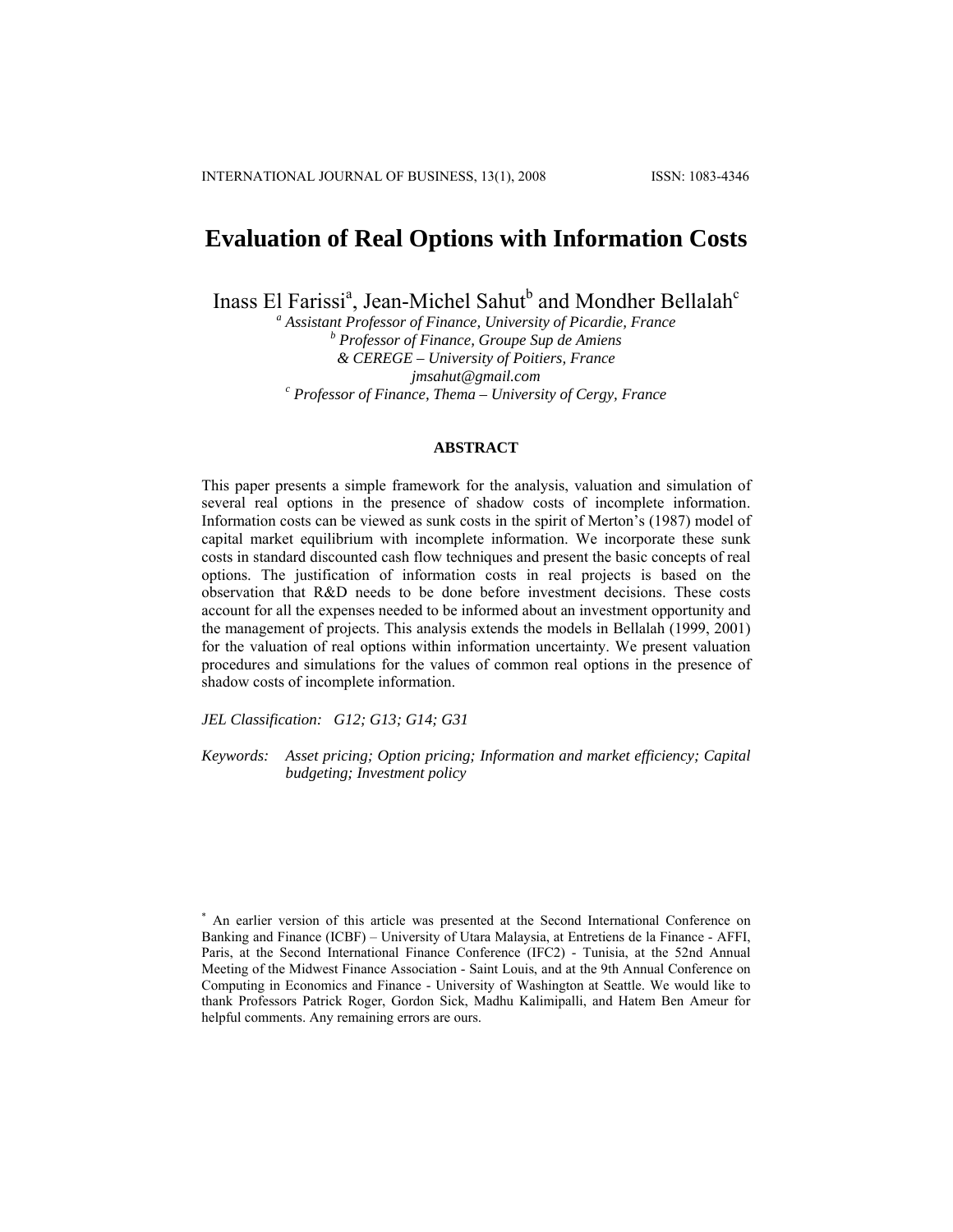# **I. INTRODUCTION**

A company's value creation is determined by resource allocation and the proper evaluation of investment alternatives. Managers make capital investments to create future growth for shareholders. Investments lead to patents or technologies, which open up new growth possibilities. In general, managers use the basic investment techniques as the capital asset pricing model (CAPM), the cost of capital and the discount cash flow techniques, DCF. In investment valuation, organisations also use quantitative approaches such as net present value (NPV), decision tree analysis (DTA), payback time, or scenario/simulation which do not account for intangible factors such as future competitive advantage, future opportunities, managerial flexibility, the strategic value of the investment, etc. This is because the expected outcomes are not easy to forecast and the variability of investment returns may be extremely high. New techniques for capital budgeting incorporate real options, active management, and strategic interactions between investment and financing decisions.<sup>1</sup>

Information plays a central role in the capital budgeting process and in investment and financing decisions. Edwards and Wagner (1999) study the role of information in capturing the research advantage and how to incorporate information into the decision process of active investment management. They show that implementation costs make sense only when weighed against the benefit of enhanced performance. They recognise that the most valuable commodity in the market is information that reduces uncertainty. In this spirit, trading cost information is part of the research that gives a manager active advantage. Edwards and Wagner (1999) show that managers must measure and develop confidence in the value of their research and then incorporate feedback from the market.

Merton (1987) adopts most of the assumptions of the original CAPM and relaxes the assumption of equal information across investors. He assumes that investors only hold securities of which they are aware. In his model, the expected returns increase with systematic risk, firm-specific risk, and relative market value. The expected returns decrease, however, with relative size of the firm's investor base, referred to in Merton's model as the "degree of investor recognition". The intuition behind Merton's model is that investors consider only a part of the opportunity set, that full diversification is not possible, and that firm specific risk is priced in equilibrium. The main distinction between Merton's model and the standard CAPM is that investors invest only in the securities about which they are "aware". This assumption is referred to as incomplete information. The more general implication is that securities markets are segmented. The intuition behind this result is that the absence of a firm-specific risk component in the CAPM comes about because such risk can be eliminated (through diversification) and is not priced. It appears from Merton's model that the effect of incomplete information on expected returns is greater than the highest specific risk of the firm and the highest weight of the asset in the investor's portfolio. The effect of Merton's non-market risk factors on expected returns depend on whether the asset is widely held or not.<sup>2</sup>

Kadlec and McConnell (1994) document the effect of share value on the NYSE and report the results of a joint test of Merton's (1987) investor recognition factor and Amihud and Mendelson's (1986) liquidity factor as explanations of the listing effect.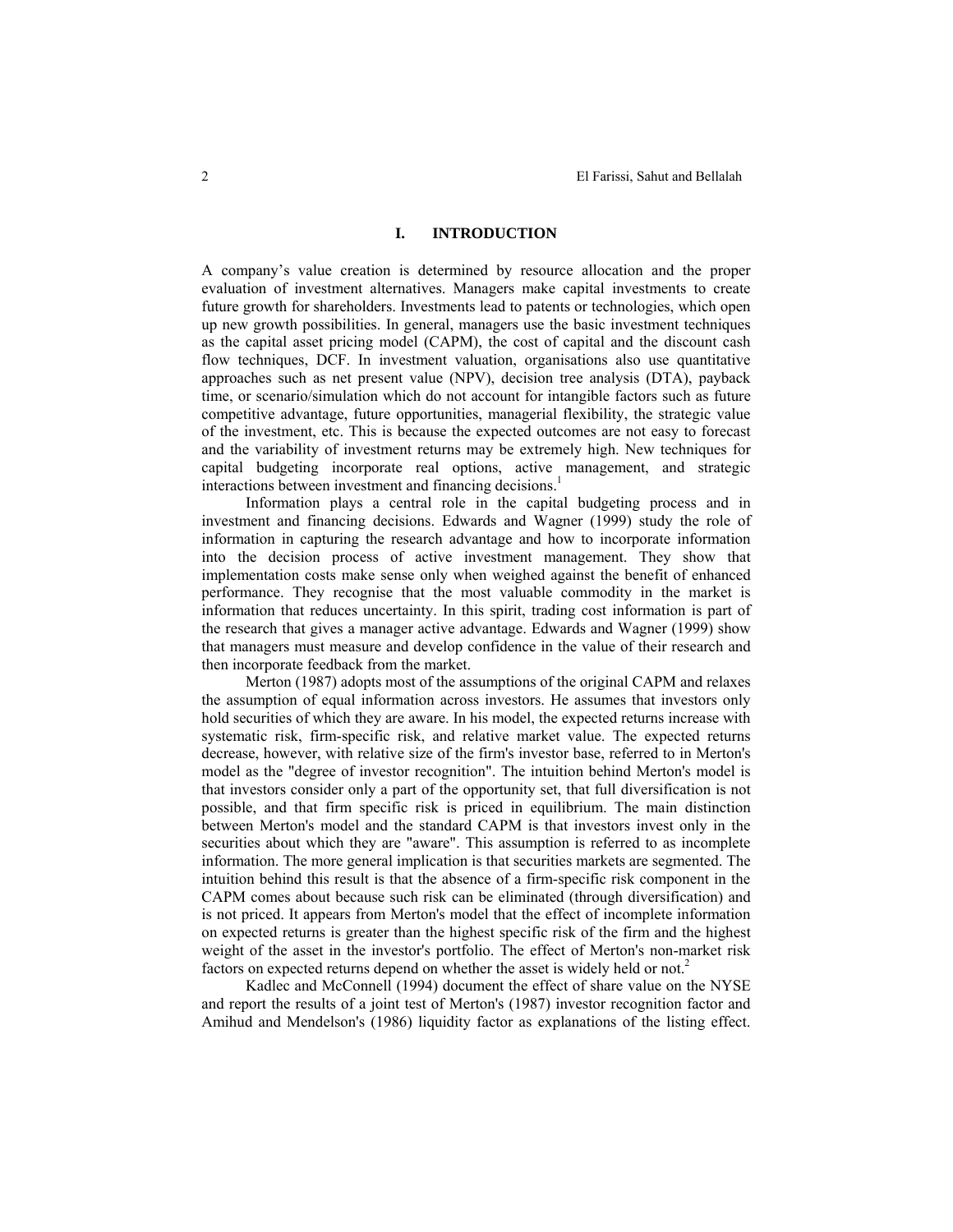The cross-sectional regressions provide support for investor recognition as a source of value from exchange listing. The regressions support Merton's model. The results also provide support for superior liquidity as a source of value from exchange listing. They provide support to Amihud and Mendelson (1986) model.

Foerster and Karolyi (1999) construct an empirical proxy for the shadow cost of incomplete information for each firm, using the methodology in Kadlec and McConnell (1994). The investor recognition hypothesis of Merton suggests that abnormal returns may be due to the changes in the shareholder base, adjusted by the stock's residual variance and relative size. The results obtained by Foerster and Karolyi (1999) are supportive of the Merton (1987) hypothesis and consistent with Kadlec and McConnell (1994).

Coval and Moskowitz (1999) document the economic significance of geography and attempt to uncover the effect of distance on portfolio choice. They find that local equity preference is strongly related to firm size, leverage and output tradability. Their results suggest an information-based explanation for local equity. This is consistent with the findings in Kang and Stulz (1997) who find that foreign investors underweigh small, highly levered firms, and firms that do not have significant exports. These results may be a response to severe information asymmetries associated with these firms.

Brennan and Cao (1997) develop a model of international equity portfolio investment flows which is based on the differences in informational endowments between foreign and domestic investors. The authors show that when domestic investors possess a cumulative information advantage over foreign investors about their domestic market, investors tend to purchase (sell) foreign assets in periods when the return on foreign assets is high (low).

Stulz (1999) examines the effect of globalisation on the cost of equity capital and argues that this cost decreases because of globalisation. The empirical evidence gives support to the theoretical prediction that globalisation decreases the cost of capital. He gives strong theoretical arguments justifying why the cost of capital should fall when markets become more open to foreign investors. Following Merton (1987), Stulz (1999) assumes that some investors do not hold some securities because they do not know about them. He provides a model in which this assumption amounts to attributing the home bias to ignorance or a non-modelled behavioural bias. This leads Stulz (1999) to show that the impact of globalisation on the cost of capital depends heavily on the extent of the home bias. However, the empirical evidence in Stulz (1999) shows that the effect of globalisation on the cost of capital is rather small because of the home bias.

Merton's (1987) model shows that asset returns are an increasing function of their beta risk, residual risk, and a decreasing function of the available information for these assets. Amihud and Mendelson (1988) consider several observed corporate policies that can be viewed as increasing the liquidity of investments. Their suggested policies include going public, instituting limited liabilities on equity claims, listing on organised exchanges, distributing ownership among many shareholders, etc. Since the transmission of this information is costly as in Merton's model, Amihud and Mendelson (1988) show how managers can balance the costs against the added value from the higher liquidity of the claims of the firm.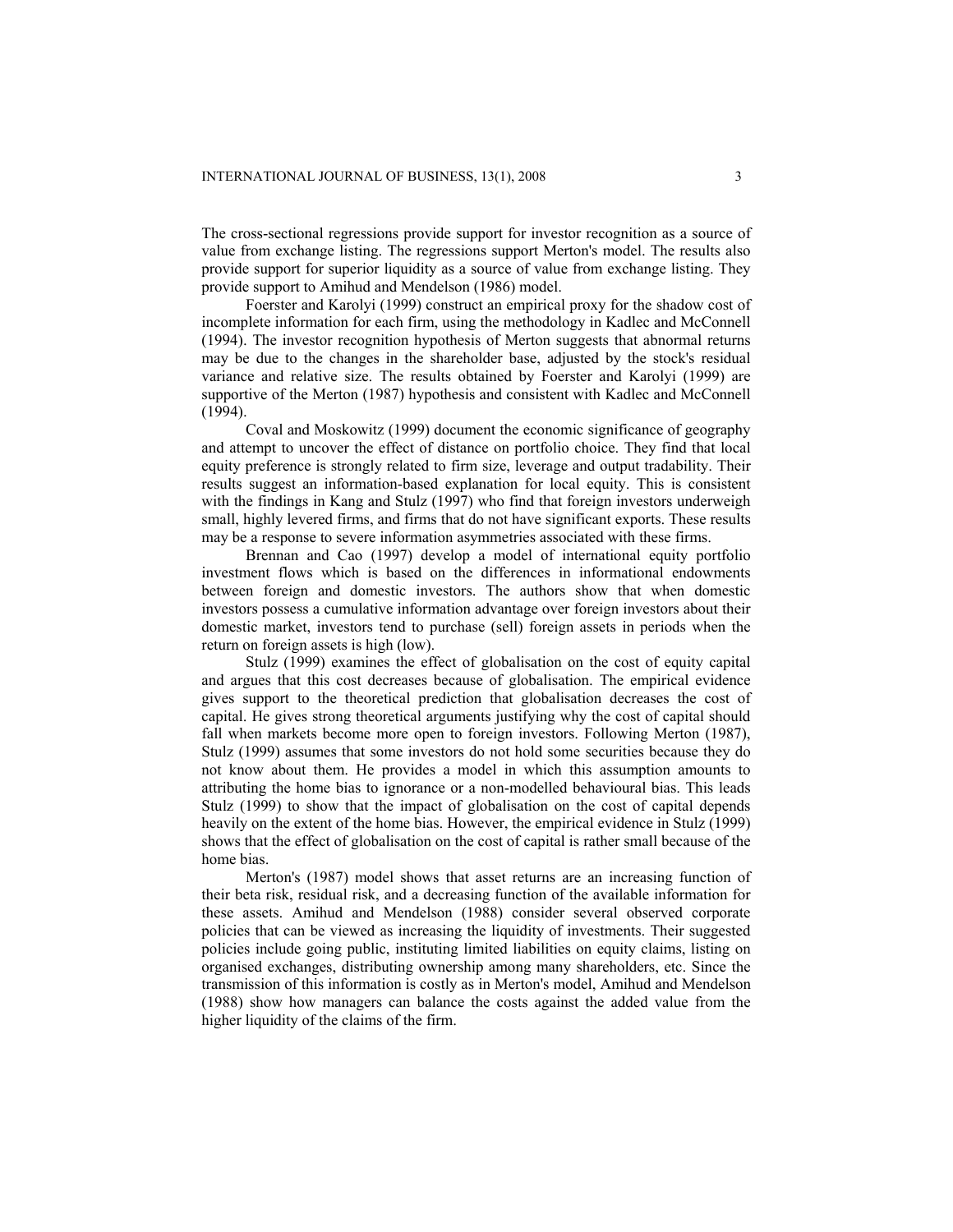The above literature reveals the importance of information costs in the pricing of financial and real assets. Using this framework, Bellalah and Jacquillat (1995) and Bellalah (1999) develop simple models for the pricing of financial options in the presence of information costs. A similar analysis can be extended to real options using the same methods as in Bellalah (2001). Our work extends the standard capital budgeting techniques by accounting for the dynamic dimension of existing theories. The main objective is to analyse numerically the real option approach in capital budgeting investment decisions and compare this approach to the traditional *NPV*. This limits the study to only one stochastic underlying variable: the cash inflows.<sup>3</sup>

This paper is organised as follows. Section 1 reminds the use of traditional capital budgeting models. It incorporates also information costs in standard discounted cash flow techniques. Section 2 analyses the basic concepts and specific features of real options. Section 3 deals with valuation and simulation of real options. It suggests an extension and an adaptation of Black-Scholes (1973) model, Merton (1998) model and the binomial approach for the valuation of real options by accounting for the effects of incomplete information. Two cases are analysed: the case when the underlying asset is observable and the case when it is neither observable nor continuously traded. Simulation results are proposed to show the impact of information costs on real options values.<sup>4</sup>

# **II. TRADITIONAL MODELS AND REAL OPTIONS**

#### **A. Traditional Capital Budgeting Models and Information Costs**

Investment decisions are often made with reference to standard discounted cash flow techniques, (DCF analysis). The most common capital budgeting models used by corporations involve either the basic net present value (NPV), Scenario/Simulation, or Decision Tree Analysis (DTA).

The NPV is the sum of the expected future cash flows minus the initial costs of investments. This method seems to give better results than the accounting rate of return (ARR), the profitability index (PI), the internal rate of return (IRR), the modified internal rate of return (MIRR), and the payback method. However, this method ignores flexibility, assumes that the investment either falls into a reversible or an irreversible category, and that managers are given unbiased expected cash flows. For ease of exposition, the following notations are used:  $E_P(CF_t)$ : expected cash flow; R: risk adjusted discount rate; r: risk-free discount rate;  $\overline{CF}_t$ : certainty equivalent cash flow;  $I_0$ : investment outlay at time 0; T : time to maturity; and  $\lambda_s$ ,  $(\lambda_c)$ : information cost regarding the firm's cash flows (and the real option).

In the presence of information costs, the *NPV* can be written as:

$$
NPV = \sum_{t=1}^{T} \frac{E_P(CF_t)}{(1+R+\lambda_s)^t} - I_0 = \sum_{t=1}^{T} \frac{\overline{C}\overline{F}_t}{(1+r+\lambda_s)^t} - I_0
$$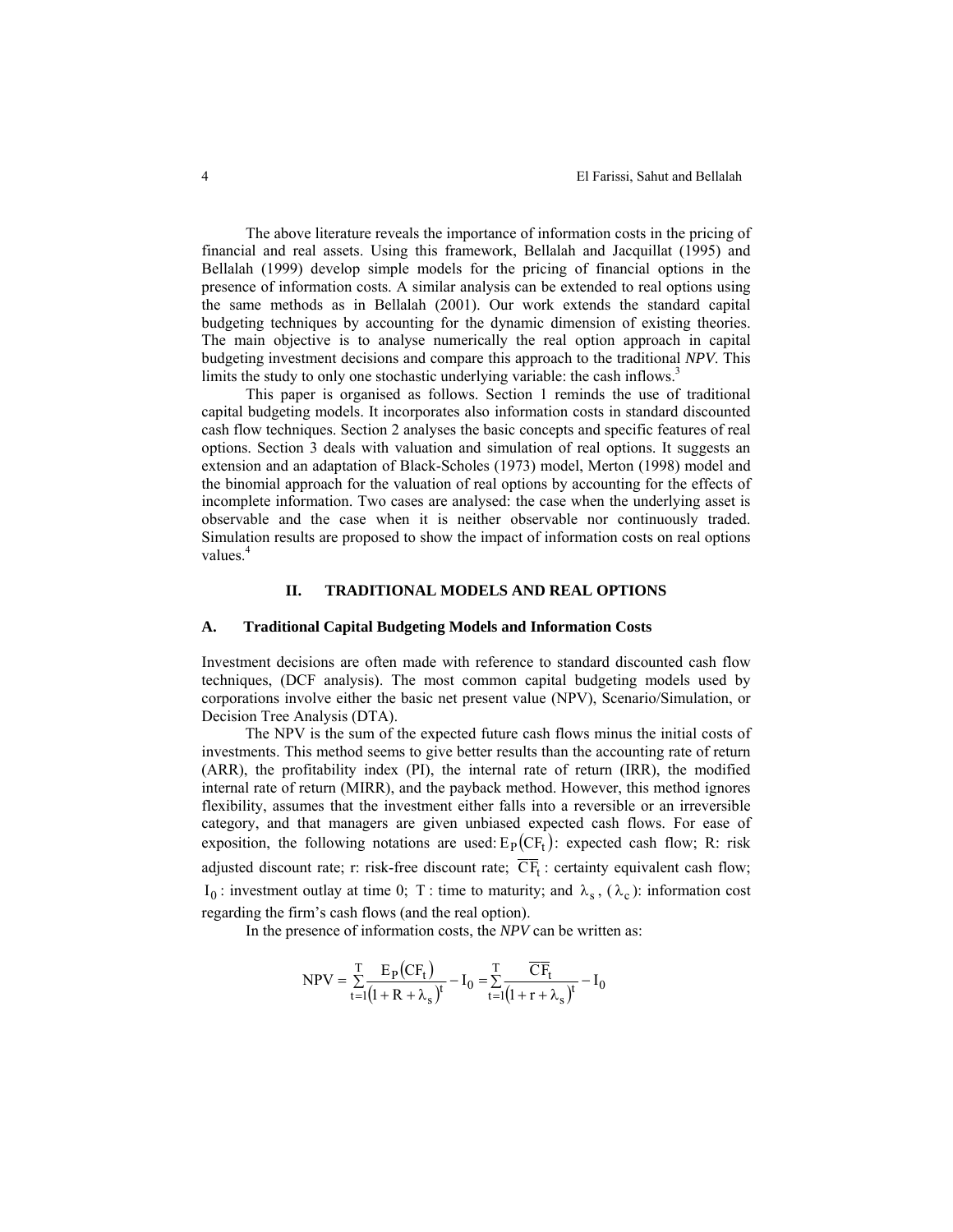It is important to note that the information cost appears as an additional discount rate in the discounting of risky streams. This is the main intuition in Merton's (1987) model. In fact, this cost reflects the additional return required by investors to get compensated for their investments in information. An investor does not invest in a real project if he does not know about that project. The process of information acquisition has a cost that must be accounted for in the computation of the present value of cash flows. If the manager pays 2 million in the process of information acquisition and the investment is equal to 100 million, then he must require at least 2/100 or 2% as an additional return above the riskless interest rate. Hence, instead of a discount rate r, a new discount rate equal to  $(r + 2\%)$  must be used as a rough approximation in this case.

Several managers rely on sensitivity analysis using high, low, or medium scenarios to bind the uncertainty. This method tends to show the impact on NPV and its sensitivity to each variable. Then the resulting NPV values are recorded. It assumes that other variables are constant in scenario base of their expected values. This technique recognises the existence of uncertainty but does not capture the flexibility due to "uncertainty" and offers little managerial guidance in investment decision process. In this analysis, information costs can be easily introduced in the simulation of the present values of risky streams in the same way as we have done for the calculation of the NPV.

The Monte Carlo simulation is not biased when modelling cash flows and deciding on the values for the relevant variables and correlation. For each variable, a probability distribution is designated and the cash flows are simulated discretely. Then, they are used to calculate the NPV. However, the serial dependency is complex to quantify. The NPV distribution given by the simulation is also hard to interpret economically (Trigeorgis, 1990 and 1993). This method is useful in the calculation of projects under uncertainty, even though, it has its proper limits. Information costs can also be easily integrated in this analysis in the discounting of the risky streams.

The Decision Tree Analysis approach takes into account later decisions and incorporates some of the manager's flexibility into the valuation process. Investments are divided into a series of sub-investments that will be undertaken at different stages. The implementation of these investments in the future will depend upon some future event, thus enabling managers to decide whether to invest further or not. This process can not be implemented without additional information. This leads necessarily to information costs in the spirit of Merton (1987).

# **B. Analysis of Real Options**

During the last decade real options have been given increasing interest by corporate practitioners in industries where the projects are costly and uncertain. Companies allocate resources for existing businesses or new ventures, and managers decide whether to invest now, to do nothing or to wait. When valuing investment decisions, the options to abandon or to defer, the options to expand or to switch are embedded into the project. These implicit options occur naturally or may be planned at some flexibility.<sup>5</sup>

Investment decision-making seems to be justified as a way to account for flexibility and can be thought of in terms of real options (Dixit and Pindyck, 1994).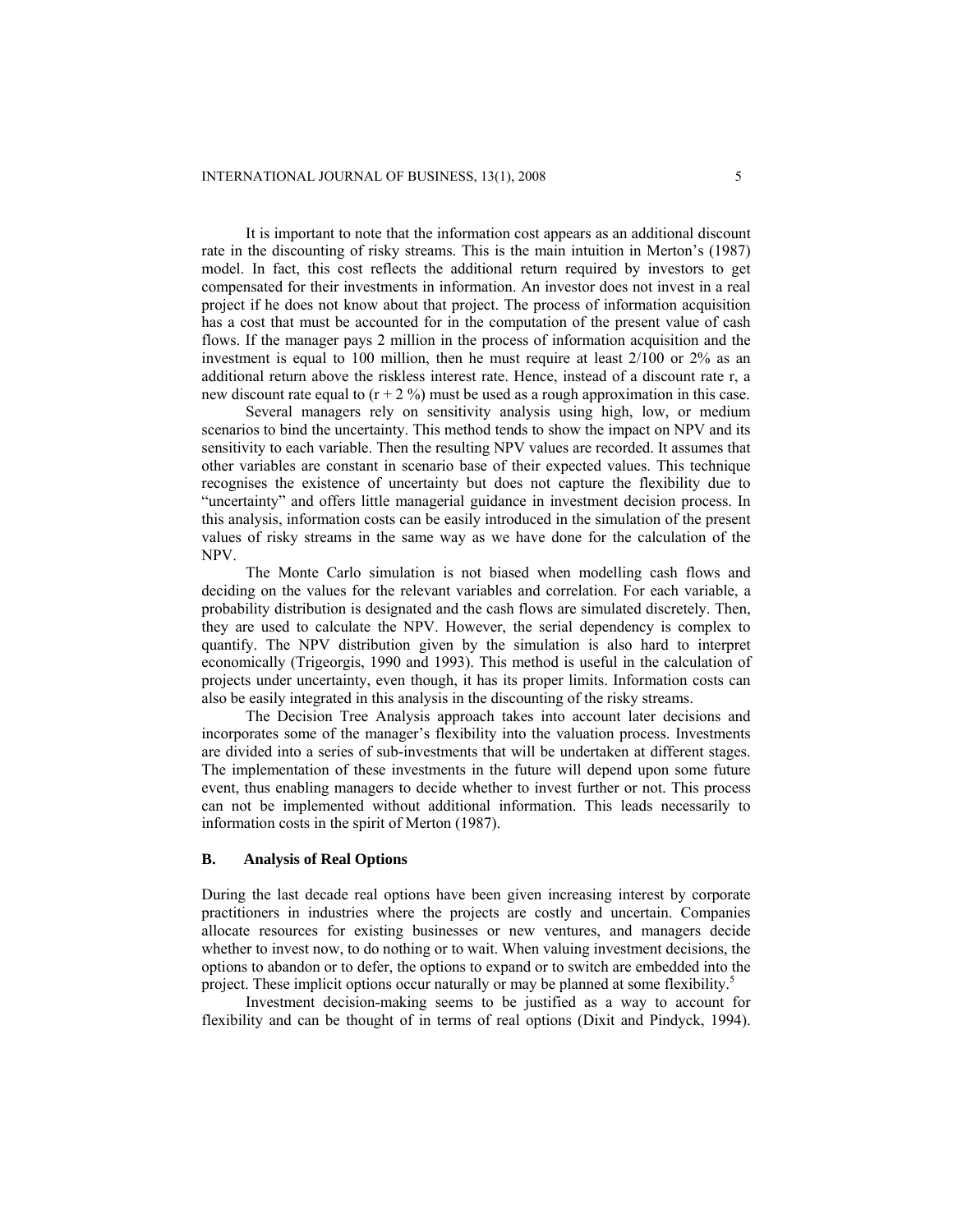Option pricing theory evaluates the firm as its operating options were managed optimally, without future information on optimal choices to be made. A distinction must be made between real assets, (which have a market value) and real options, (which consider the opportunities to purchase future real assets on favourable terms).<sup>6</sup>

Investment is defined in financial economics as the act of incurring an immediate cost in the expectation of future rewards (Dixit and Pindyck, 1995). The initial outlay is a payment for a right with no obligation to undertake a project. Real options give the right to receive a future cash flow from the investment cost. This is equivalent to a standard call option on a real asset. Using the option theory, the company can be viewed as a future possibility where an investor pays a premium for the right to buy a specific stock at a known exercise price at a certain time in the future. The investment amount is then the strike price, allowing the investor to capture the value of the underlying project (Trigeorgis, 1990 and 1993). A real option strategy forces managers to compare every opportunity arising from existing investments with the full range of opportunities open to them. It promotes strategic leverage and encourages managers to exploit situations where investment can keep their company in the game. The strategy reduces the upside as well as the downside risk, and empowers managers to defer the investment opportunity without increasing the exercise price.

Real options can be used by managers with a basic understanding of option pricing models and tools. As they are important in strategic and financial analysis, they can be a complement to the standard NPV valuation. The NPV ignores the value of flexibility and creates a static picture of existing investments and opportunities. The traditional techniques treat opportunities as a "now or never" investment even if many investments can be deferred in the future without loosing their value.

There is a large scope for applications of option pricing techniques for valuation of an entire firm.<sup>7</sup> A real option confers flexibilities to its holder as the option to invest, to wait, to divest, etc. $8$  These options can be economically important. The decision about when to invest is analogous to the decision about when to exercise an American call. The sensitivity of the value of the firm to these possibilities makes a real option valuation method better than the standard NPV. This is because an ordinary NPV valuation predicts future cash flows according to today's information. By using the real option's approach, the value of a company corresponds to the value of a portfolio of operating options yielding a stream of future cash flows. This portfolio can be seen as a portfolio of financial options on those future cash flows.

There are totally irreversible investments (where the whole investment cost is lost at the end of the operating phase), and partially irreversible investments (whose value can be partially recovered). Irreversibility can also arise from government regulations which make investments irreversible. An irreversible investment opportunity is like a standard call option even if the asset can be sold to another investor. Two types of uncertainty are present in capital investments: economic uncertainty and technical uncertainty each with a positive increase effect on the value of a real option. The economic uncertainty is correlated with the actual exogenous movement of the economy: interest rate, inflation, industry prices, etc. This uncertainty could be reduced by waiting for new information before making the final investment. The technical uncertainty is the uncertainty in the project itself. It is endogenous to the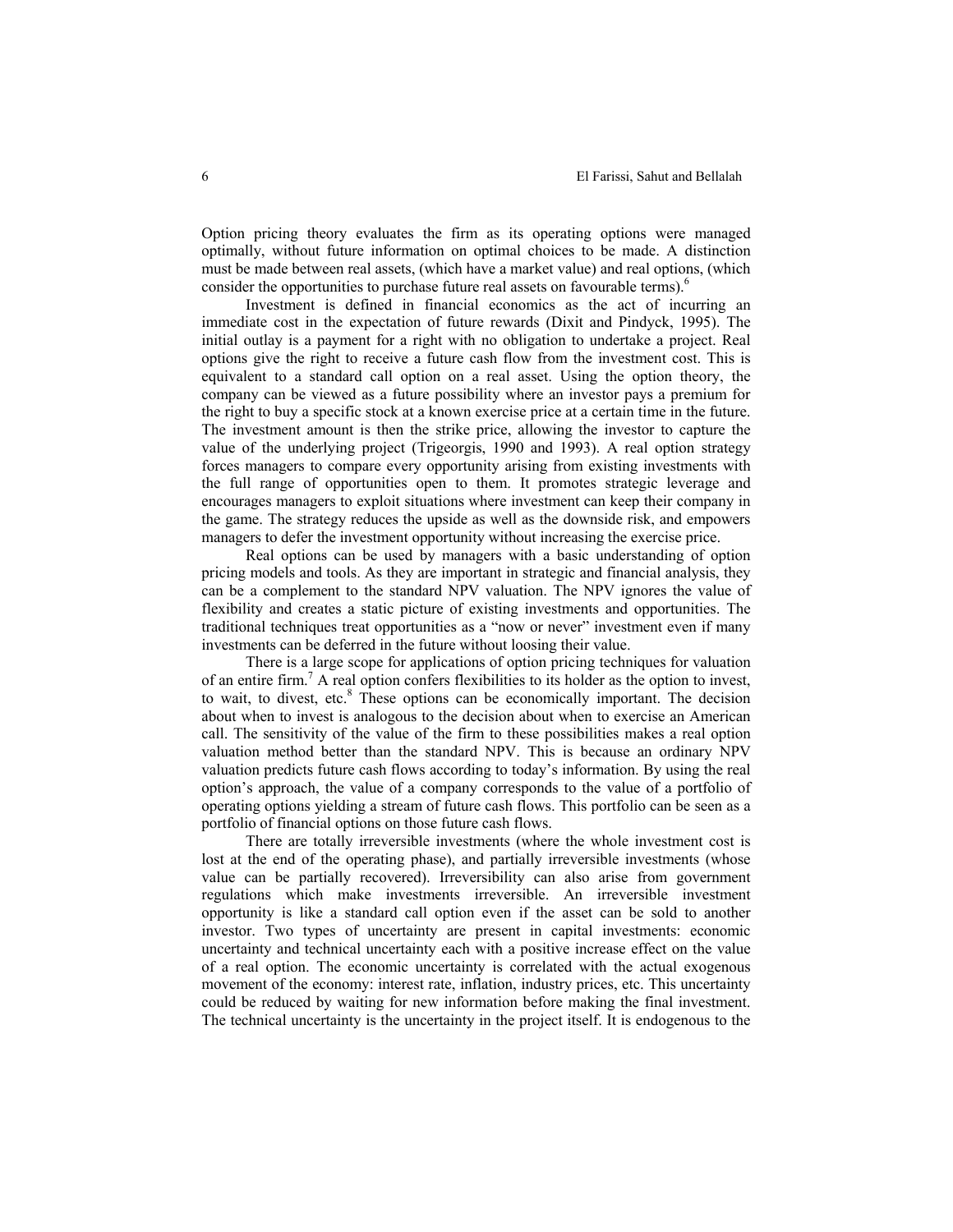decision process and is affected by management. For example, the uncertainty in the outcome of a R&D project can only be reduced with an actual step by step investment, until the future technical uncertainty is resolved (Dixit and Pindyck, 1994).

The analogy between financial and real options also has its limitations. There are three factors that make a real option different from a financial option: the proprietary state, the complex characteristics, and non tradability of real options (Kester, 1993). Firstly, all financial options are proprietary, and the holder decides when the option should be exercised. Real options would present a proprietary characteristic when the company has a unique and exclusive know how in a technological process or has access to a patent. In general, investment opportunities with barriers to entry serve as proprietary real options. This is not the case when investment opportunities are shared by competitors and other participants. Secondly, most financial options are derived from the underlying asset. Some real options have more complex characteristics. They give the holder the right not only to receive the gross present value of the future cash flows from the investment, but also investment opportunities in the future. In this case, the option becomes compounded and written on many another options. Thirdly, when compared to the financial options markets, the real options markets are imperfect and only some proprietary real options can be traded with high transaction costs and few participants (Trigeorgis, 1990 and 1993). Shared real options cannot be tradable on the market since they are already a public good for the whole industry.

# **III. VALUATION AND SIMULATION OF REAL OPTIONS IN THE PRESENCE OF INCOMPLETE INFORMATION**

# **A. Valuation Procedure in the Presence of Information Costs in a Continuoustime Setting**

The valuation of financial options is based on the fact that an option can be replicated by a portfolio of traded securities. Since this equivalence is not dependent on risk attitudes, the value of the expected future payoffs can be derived from a risk-neutral approach and discounted at the risk-free interest rate. This concept can also be applied to real options, even if they are not traded in financial markets. The fundamental assumption is that a non traded project has the value that it would have had if it were traded in the financial markets (Smith and Nau, 1994).

Trigeorgis (1990, 1993) shows that in the DCF analysis the discount rate is received by identifying a twin security for each project. The twin security has the same risk characteristics as the specific project and is traded in financial markets. In this context, the option analogy could use the same twin security to replicate a non-arbitrage portfolio. Given the price of the project's twin security, management can, in principle, replicate the returns to a real option by purchasing a certain number of shares while financing the purchase partly by borrowing at the risk-free rate. This makes the application of risk neutral valuation techniques for traded and non traded assets possible. The derivation of the standard formulas for option pricing in the presence of information costs appears in Bellalah (1999, 2001).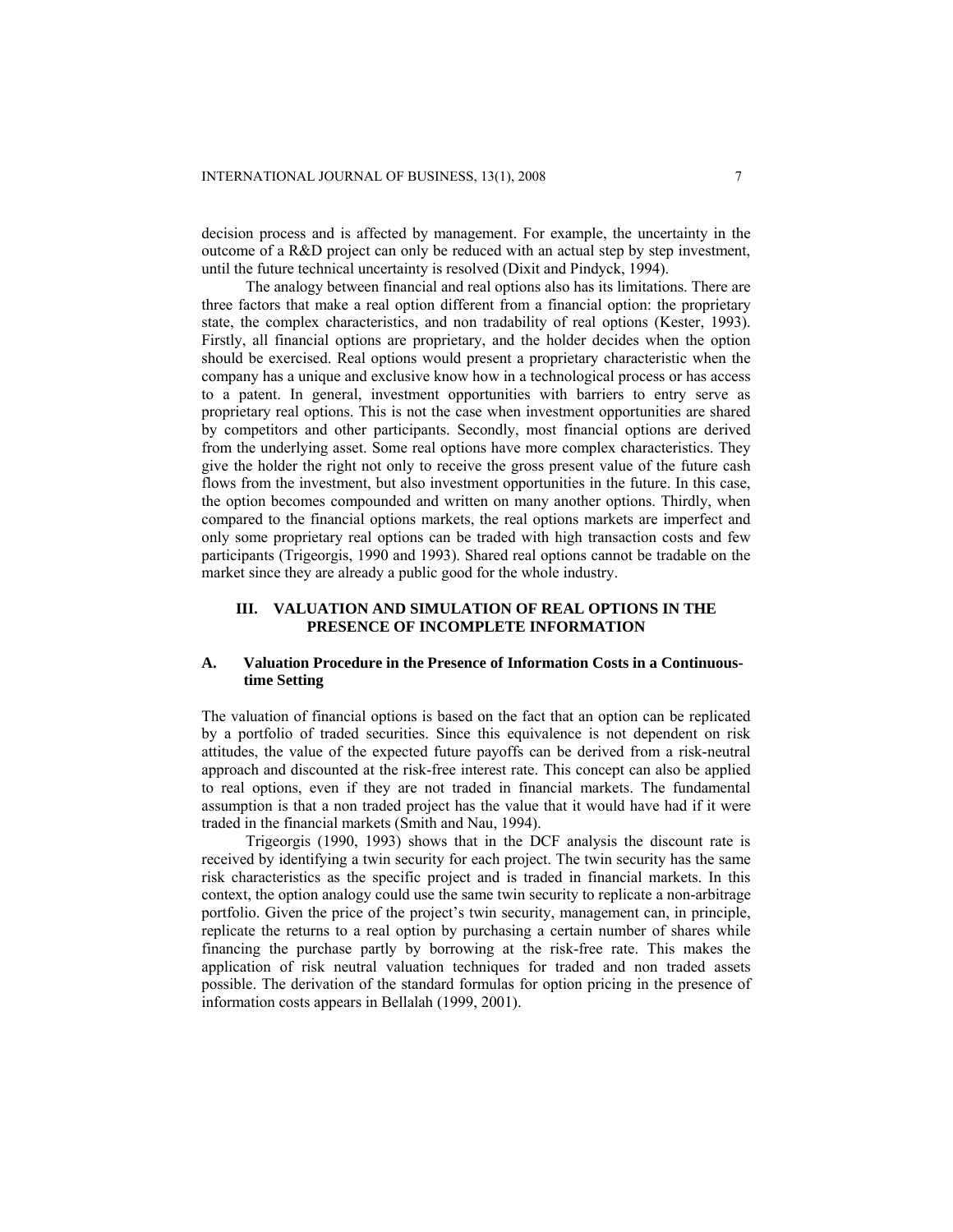### **1. A General Derivation of the Values of Real Options**

The use of option valuation techniques in the valuation of real assets is based on some important assumptions.<sup>9</sup> In general, individual values of real options are non-additive and the combined value could be complex to compute. Kulatilaka (1993) shows that the combined value of interacting options could either be higher or lower than the sum of the individual values. The combined value is dependent on the type of options, the degree of separation, the degree of being "in the money", and the order of the options involved. Trigeorgis (1990, 1993) describes the interaction between options as basically additive. This is the case when the interacting options are of different types, i.e. calls and puts. He gives an example on the interaction between the option to abandon (which is equivalent to a put) and the growth option (which is equivalent to a call). He shows that these two options are additive because they are of different types.

#### **a. Real option inputs**

Because the value of a real option is determined by seven parameters, exploiting proactive flexibility is a question of pulling one or more parameters. To extend the Black & Scholes (1973) model and the binomial model to a context taking into account the presence of shadow costs of incomplete information, seven input parameters are required: expected cash inflows and cash outflows, the annual cost (or value lost over the duration of the option), the risk-free interest rate, the level of uncertainty, changes in the duration, and information costs.

**Gross present value of the project, V,** is the value of the expected cash flows to be received from the investment. It is considered significant without the investments. A higher present value of expected operating cash inflows can be achieved by increasing revenues, raising the price earned, producing more, or by generating compound business opportunities. The economic uncertainty is assumed to influence the gross present value and thus make it follow a geometric Brownian motion with a random part determined by the standard Wiener process dz(t).

**The capital investments to be made, I,** is the present value of the fixed costs over the lifetime of the investment. It is equivalent to the exercise price of a financial option. Here, we suppose certain capital investments. The reduction of the expected operating cash outflows can be achieved by leveraging economies of scale or by leveraging economies of scope in partnership.

**The dividends,**<sup>10</sup> δ**,** are sums paid regularly to stockholders. This could be the costs incurred to preserve the option by keeping the opportunity alive, or the cash flows lost to competitors that go ahead and invest in another opportunity. The cost of waiting could be high if an early entrant were to seize the initiative. The dividends are correspondingly high, thus reducing the option value of waiting and the value lost to competitors can be reduced by discouraging them from exercising their options. This is the case for example in locking up key customers or lobbying for regulatory.

**The risk-free interest rate, r,** corresponds to the interest rate for a risk-free bond with the same expiration date as the project. Expected increase in the interest rate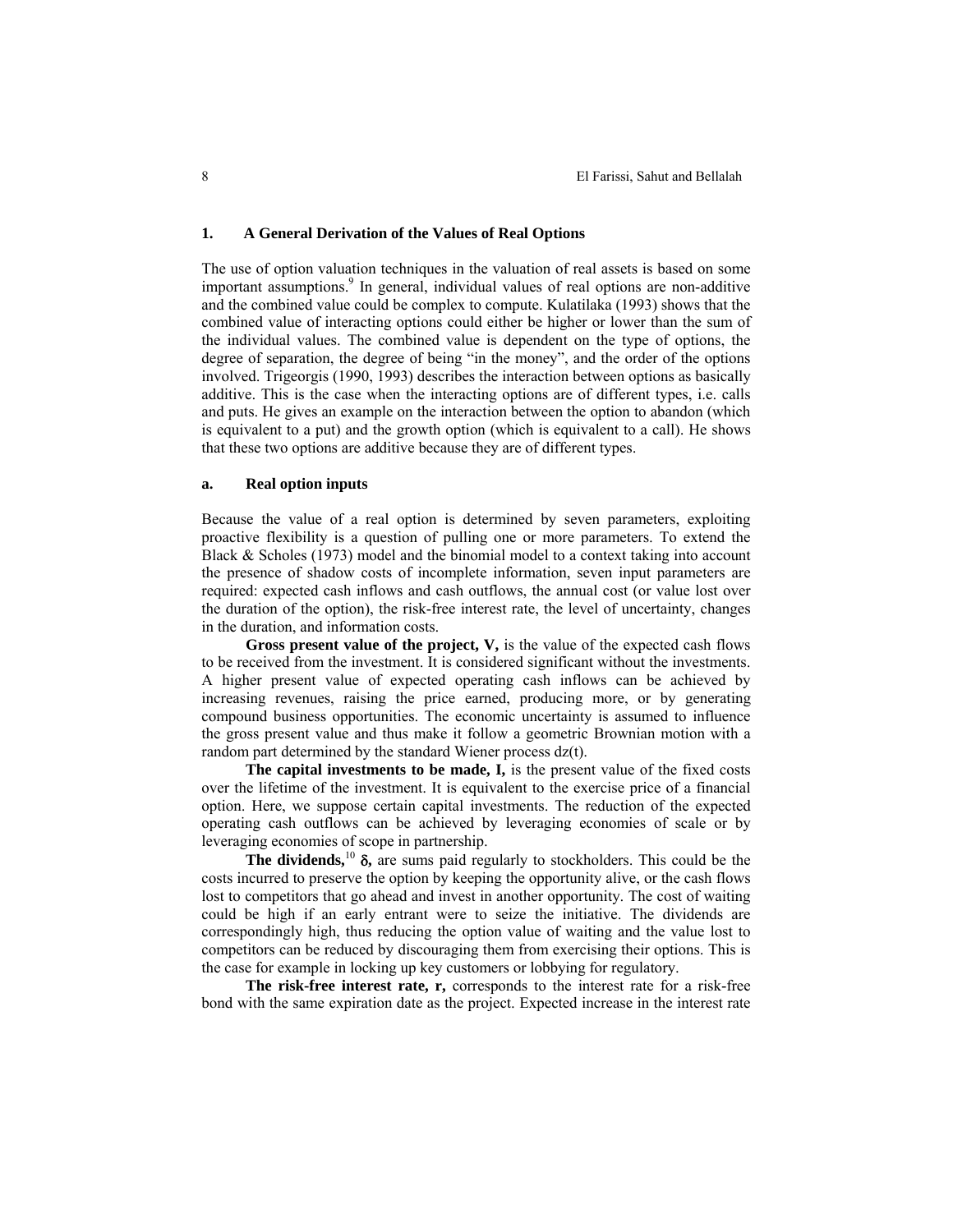raises the option value, despite its negative effect on NPV (reduces the PV of the exercise price). $^{11}$ 

The volatility,  $\sigma$ , is the standard deviation of the growth rate of the value of future cash inflows. This is the crucial difference from NPV analysis. When uncertainty of expected cash flows rises it increases the value of flexibility. For a project it could be a little more complex to find the correct volatility when compared to financial options.

Time to maturity, T, corresponds to the time left until the opportunity disappears. It depends on technology (products life cycle), competitive advantages (intensity of competition), and contracts (patents, leases, licences). The time to maturity, is subjectively defined by management as the time it takes for competitors to exploit the same opportunity.<sup>12</sup> An increase in the opportunity's time raises the option's value because it increases the total uncertainty. The company might be able to extend its option by extending exclusive raw material supply contracts, locking up distribution channels, etc.

**The information costs,**  $\lambda$ **, are the costs engaged by investors to get informed** about the projects and their real options. We make a distinction between information costs related to the underlying project cash flows,  $\lambda_V$ , and information costs related to each implicit real option,  $\lambda_c$ .

# **b. Valuation of real options when the underlying asset is observable under incomplete information**

Consider the following dynamics of the project's value:

$$
\frac{dV}{V} = \mu dt + \sigma dz
$$
 (1)

where  $\mu$  and  $\sigma$  refer to the instantaneous rate of return and the standard deviation of the project, and dz is a geometric Brownian motion. Let X be the price of a dynamic portfolio of assets perfectly correlated with V:

$$
\frac{dX}{X} = \alpha dt + \sigma dz
$$
 (2)

where  $\alpha$  stands for the expected return from owning a completed project. Let  $\delta = \alpha - \mu$ . In this context,  $\delta$  represents an opportunity cost of delaying investment. If  $\delta$  is zero, then there is no opportunity cost to keeping the option alive. Hence, the value of  $\delta$  must be positive. Let G(V) be the value of the firm's option to invest. Using Merton's (1987) model, Bellalah and Jacquillat (1995) and Bellalah (1999, 2001) obtain option prices in the context of incomplete information.

Consider a portfolio: long an option which is worth  $G(V)$  and go short  $G_V$  units of the project. The value of this portfolio is:

$$
P = G - G_V V \tag{3}
$$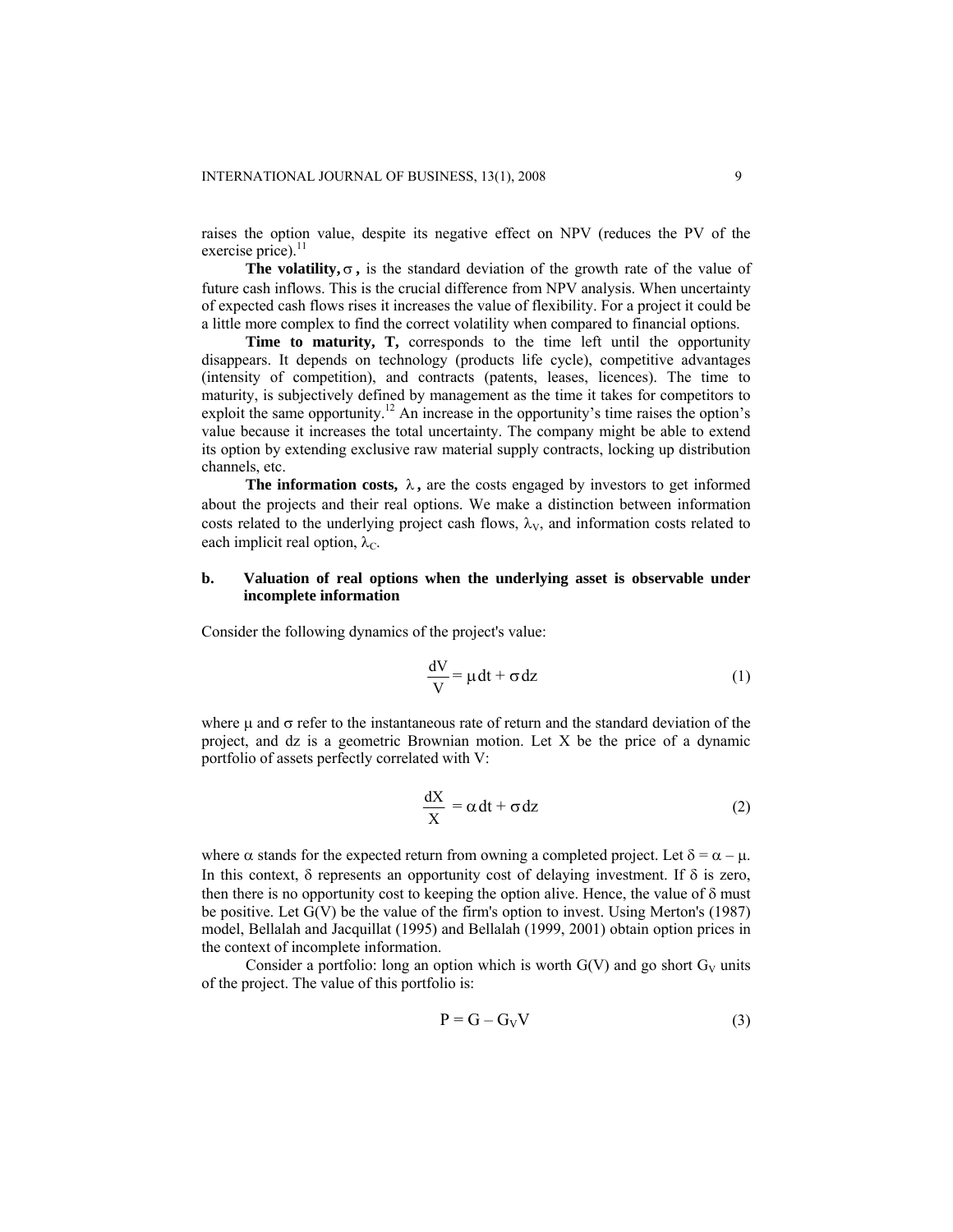Since the short position includes  $G_V$  units of the project, it requires the paying out of an amount  $\delta G_VV$ . The total return for this portfolio over a short interval of time, dt, is:

$$
dP = dG - G_V dV - \delta G_V V dt
$$
 (4)

Since there are information costs embedded in the option and its underlying assets, the return must be equal to  $(r + \lambda_V)$  for the project and  $(r + \lambda_C)$  for the option, where  $\lambda_V$  and  $\lambda_C$  refer respectively to the information costs on the project and the option. In this context:

$$
dP = (r + \lambda_C) G dt - (r + \lambda_V) G_V V dt
$$
 (5)

Assuming that a hedged position is constructed and since the application of Itô's lemma, the value of dG is:

$$
dG = \frac{1}{2} \sigma^2 V^2 G_{VV} dt + \mu V G_V dt + \sigma V G_V dz + G_t dt
$$
 (6)

Substituting dV and dG, given respectively by relations (1) and (6), in equation (4), we get after simplification:

$$
dP = \left(\frac{1}{2}\sigma^2 V^2 G_{VV} - \delta V G_V + G_t\right)dt\tag{7}
$$

When the time to maturity of the option is finite, this equation becomes:

$$
\frac{1}{2} G_{VV} \sigma^2 V^2 + (r + \lambda_V - \delta) V G_V - (r + \lambda_C) G + G_t = 0
$$
 (8)

For the valuation of standard calls, under the following condition:

$$
G = \max(V - I, 0) \tag{9}
$$

The call value is given by:

$$
G = V e^{-(\delta + \lambda_C - \lambda_V)T} N(d_1) - I e^{-(r + \lambda_C)T} N(d_2)
$$
 (10)

with:

$$
d_1 = \frac{\left[ ln\left(\frac{V}{I}\right) + \left(r + \lambda_V - \delta + \frac{1}{2}\sigma^2\right)T\right]}{\sigma\sqrt{T}}, \qquad d_2 = d_1 - \sigma\sqrt{T}.
$$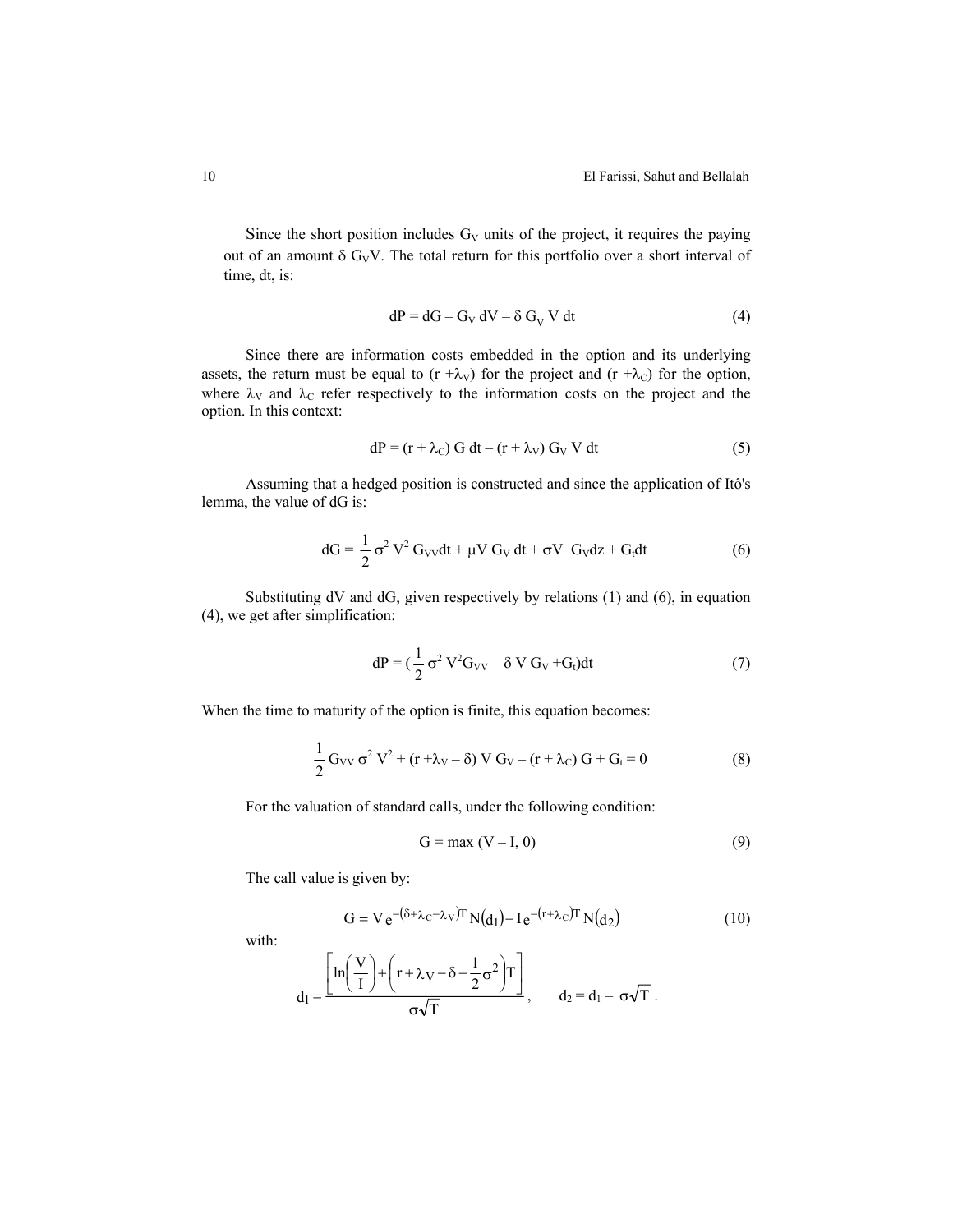This formula constitutes an adaptation of the Black and Scholes (1973) model to valuing the real options in the context of incomplete information.<sup>13</sup>

# **c. Valuation of real options when the underlying asset is neither observable nor continuously traded under incomplete information**

Using the same analysis as in Merton (1998) and following the same approach as above, the equivalent of equation (28) in Merton (1998) is:

$$
\frac{1}{2}v^2V^2G_{VV} + (r + \lambda_V - \delta)V G_V - (r + \lambda_C)G + G_t = 0
$$
 (11)

where  $v^2$  is the variance of the V-Fund portfolio in Merton (1998).

This equation can be solved under the following condition:

$$
G(V,T) = E[h(VY)]
$$

where Y is a log-normally distributed random variable with  $E(Y) = 1$  and variance of  $ln(Y)$  is equal to  $\theta^2 T$  and  $E(.)$  is the expectation operator over the distribution of Y.

The solution to this equation when  $h(V) = max(V - I, 0)$  is given by:

$$
G = V \exp((\lambda_V - \lambda_C) T) N(d_{11}) - I \exp(-(r + \lambda_C) T) N(d_{11} - \sqrt{\gamma})
$$
 (12)

with:

$$
d_{11} = \frac{\left[\ln\left(\frac{V}{I}\right) + (r + \lambda_V)T + \frac{\gamma}{2}\right]}{\sqrt{\gamma}}, \qquad \gamma = v^2 T + \theta^2 T.
$$

When compared to formula (10), this formula allows understanding the effect of the underlying asset price to not be observable. The main difference in the option pricing formula with and without continuous observation of the underlying asset is that the variance of the underlying does not go to zero around the maturity date because of the "jump" event at expiration. This formula can be applied when the underlying asset is neither continuously traded nor continuously observable. This is a simple generalization of formula (27) in Merton (1998) to account for the effects of incomplete information.

# **2. The Value of the Option to Invest**

The value of the option to invest under incomplete information can be computed using the following equation:

$$
\frac{1}{2}\sigma^2 V^2 G_{VV} + (r + \lambda_V - \delta) V G_V - (r + \lambda_C) G = 0
$$
 (13)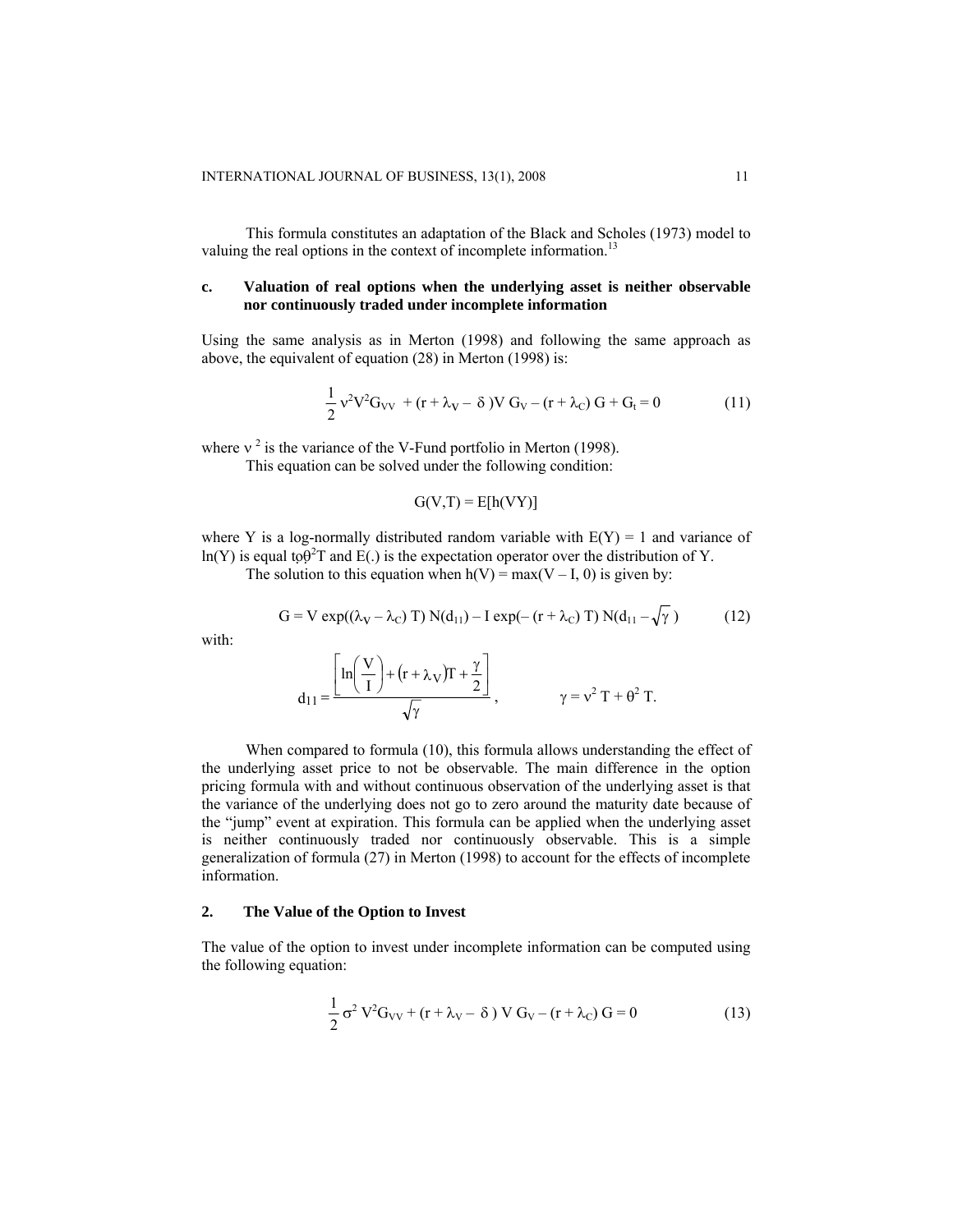(14)

This equation for the value of  $G(V)$  must satisfy the following conditions:

 $G(0) = 0$ ,  $G(V^*) = V^* - I$ ,  $G_V(V^*) = 1$ 

The value  $V^*$  is the price at which it is optimal to invest. At that time, the firm receives the difference V\* - I. Following Bellalah (2001), the solution to the differential equation is:

 $G(V) = aV^{\beta}$ 

where:

$$
\beta = \frac{1}{2} - \frac{r + \lambda v - \delta}{\sigma^2} + \left[ \left( \frac{r + \lambda v - \delta - 1}{\sigma^2} \right)^2 + \frac{2(r + \lambda c)}{\sigma^2} \right]^{0.5}
$$

$$
a = \frac{v^* - I}{v^{* \beta}}, \quad v^* = \frac{\beta I}{\beta - 1}
$$

and:

Table 1 simulates the value of the investment opportunity  $G(V)$ , given by equation  $(14)$ , as a function of the project value, V, in the presence of information costs,  $\lambda$ . r is the interest rate,  $\delta$  is the opportunity cost of delaying project or a constant payout rate, I denotes the cost of investment or investment expenditure,  $\sigma$  stands for the volatility,  $\lambda_c$  (respectively  $\lambda_v$ ) represents the information cost related to G(V) (respectively V). It is assumed that  $r = 5.5 \%$ ,  $\delta = 6 \%$ ,  $I = 500$ , and  $\sigma = 45 \%$ . All things being equal, a larger project value can be associated with a greater value of the option to invest. In the presence of the shadow costs of incomplete information regarding project value, the option to invest value increases. In the case where information costs concern the option value, option to expand value drops instead of increasing. It is of interest to note that the negative effect due to incomplete option value information and the positive effect due to incomplete project value information are compensated. But, on the whole, the presence of two types of information costs increases the option to expand value compared to its level in the complete information case.

# **3. The Value of the Option to Expand**

The management can expand the project if economic or technical conditions are favourable. An option to expand is a call option to acquire an additional part to the initial project, where the cost to expand is the exercise price. This managerial flexibility has a value and the cost of expanding could be reduced if flexibility is built into the project at an early stage. The value of this option in the presence of shadow costs of incomplete information can be computed using the following formula: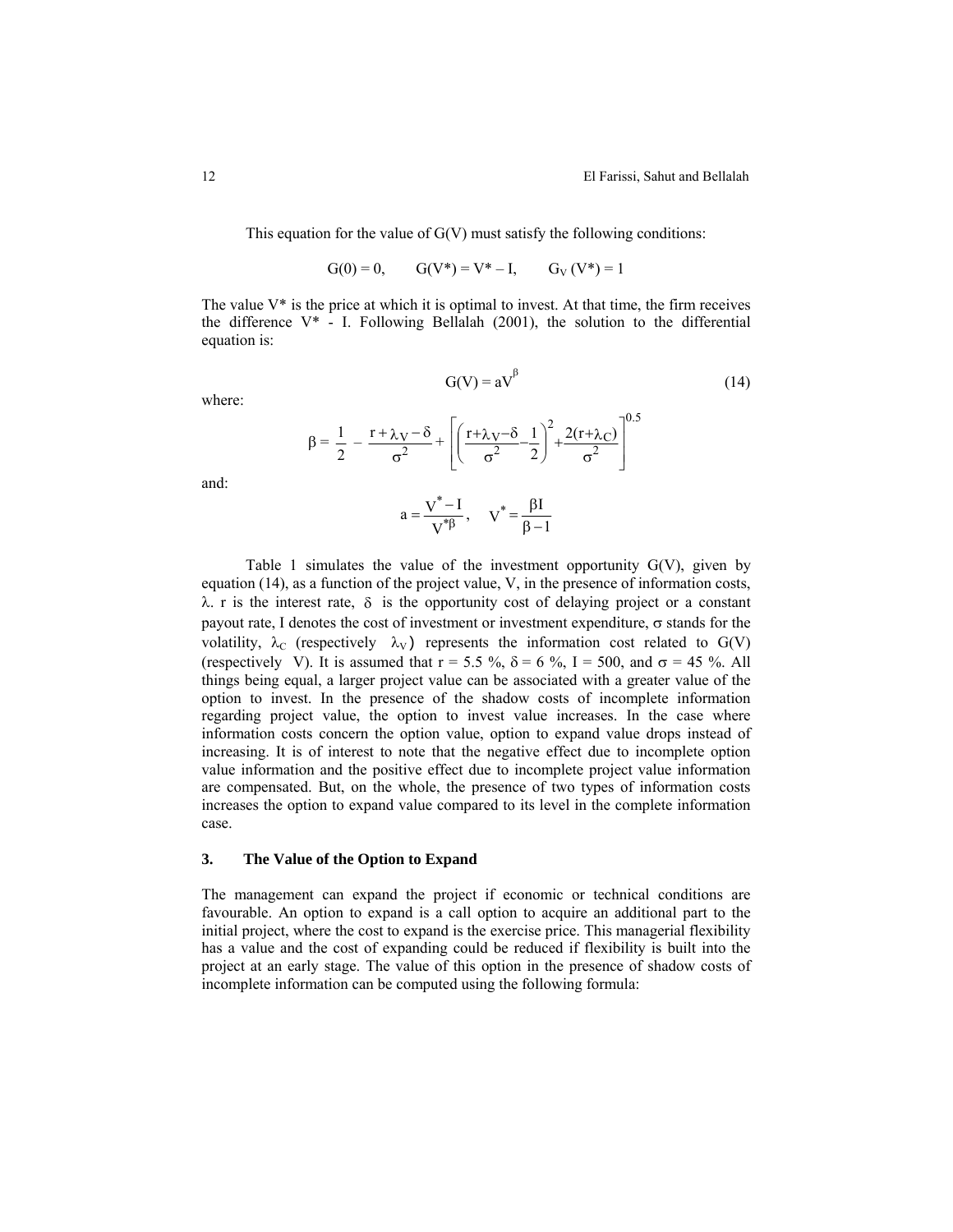$$
G(V, I, r, \delta, T, \sigma, \lambda_V, \lambda_C) = V e^{-(\delta + \lambda_C - \lambda_V)T} N(d_1) - I e^{-(r + \lambda_C)T} N(d_2)
$$
(15)

with:

$$
d_1 = \frac{\left[\ln\left(\frac{V}{I}\right) + \left(r + \lambda_V - \delta + \frac{1}{2}\sigma^2\right)T\right]}{\sigma\sqrt{T}}, \qquad d_2 = d_1 - \sigma\sqrt{T}
$$

**Table 1** 

| Investment opportunity value $G(V)$ |                            |                            |                            |                            |  |  |
|-------------------------------------|----------------------------|----------------------------|----------------------------|----------------------------|--|--|
|                                     | G(V)                       |                            |                            |                            |  |  |
| $\mathbf{V}$                        | $\lambda_{\rm V} = 0.00\%$ | $\lambda_{\rm V} = 1.00\%$ | $\lambda_{\rm V} = 0.00\%$ | $\lambda_{\rm V} = 1.00\%$ |  |  |
|                                     | $\lambda_C = 0.00\%$       | $\lambda_C = 0.00\%$       | $\lambda_C = 1.00\%$       | $\lambda_C = 1.00\%$       |  |  |
| 300                                 | 100,56                     | 115,37                     | 92,03                      | 104,56                     |  |  |
| 350                                 | 125,35                     | 142,11                     | 115,65                     | 129,88                     |  |  |
| 400                                 | 151,71                     | 170,23                     | 140,97                     | 156,72                     |  |  |
| 450                                 | 179,53                     | 199,62                     | 167,86                     | 184,97                     |  |  |
| 500                                 | 208,71                     | 230,19                     | 196,24                     | 214,52                     |  |  |
| 550                                 | 239,17                     | 261,86                     | 226,02                     | 245,30                     |  |  |
| 600                                 | 270,85                     | 294,56                     | 257,14                     | 277,25                     |  |  |
| 650                                 | 303,68                     | 328,23                     | 289,54                     | 310,30                     |  |  |
| 700                                 | 337,61                     | 362,83                     | 323,16                     | 344,40                     |  |  |

| THIN TO CAPAIN OPHOT VAID S |                            |                            |                            |                            |  |  |  |
|-----------------------------|----------------------------|----------------------------|----------------------------|----------------------------|--|--|--|
|                             | <b>Call Values</b>         |                            |                            |                            |  |  |  |
| V                           | $\lambda_{\rm V} = 0.00\%$ | $\lambda_{\rm V} = 1.00\%$ | $\lambda_{\rm V} = 0.00\%$ | $\lambda_{\rm V} = 1.00\%$ |  |  |  |
|                             | $\lambda_C = 0.00\%$       | $\lambda_C = 0.00\%$       | $\lambda_C = 1.00\%$       | $\lambda_C = 1.00\%$       |  |  |  |
| 300                         | 63.86224                   | 76.42005                   | 56.64072                   | 67.77850                   |  |  |  |
| 350                         | 80.37755                   | 95.78343                   | 71.28849                   | 84.95228                   |  |  |  |
| 400                         | 97.67687                   | 115.99436                  | 86.63161                   | 102.87777                  |  |  |  |
| 450                         | 115.62982                  | 136.90720                  | 102.55445                  | 121.42580                  |  |  |  |
| 500                         | 134.13617                  | 158.41084                  | 118,96811                  | 140.49781                  |  |  |  |
| 550                         | 153,11718                  | 180,41857                  | 135,80275                  | 160,01692                  |  |  |  |
| 600                         | 172,50962                  | 202,86120                  | 153,00231                  | 179,92175                  |  |  |  |
| 650                         | 192,26205                  | 225,68269                  | 170,52115                  | 200,16259                  |  |  |  |
| 700                         | 212,33196                  | 248.83699                  | 188.32156                  | 220,69861                  |  |  |  |

**Table 2**  Time to expand option values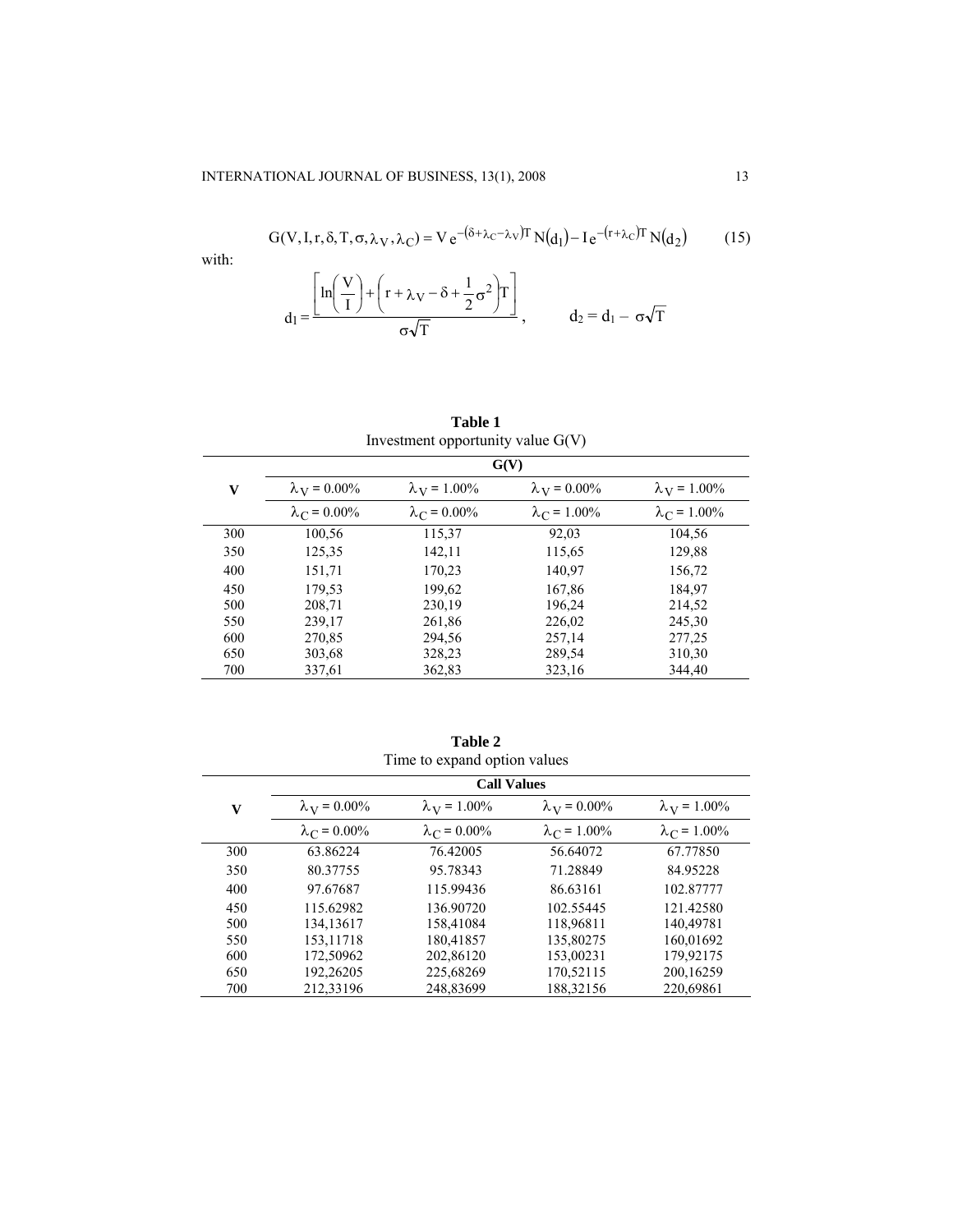Table 2 simulates the value of the time to expand option with and without information costs for the option and its underlying asset. It is assumed that  $I = 500$ ,  $\delta =$ 6%, r = 5.5%, σ = 45%, and T = 12. This Table shows that the high project values generate an increase in the value of the option to expand. In the presence of the shadow costs of incomplete information regarding project value, the option value increases. In the case where information costs concern the option value, option to expand value decreases. Finally, when we take into account the information costs on both the underlying project and the option, the option to expand value increases.

# **4. The Value of the Option to Contract**

The option to contract has a positive value if market conditions turn weaker than originally expected. In this case, management can then reduce the scale of operations and thus saving part of the planned investment outlays. This analogous to a put option on part of the initial project, with exercise price equal to the potential cost savings. Following Trigeorgis, this option may be particularly valuable in the case of newproduct introductions in uncertain markets. The value of the option to contract can be simulated using the following formula.

$$
G(V, I, r, \delta, T, \sigma, \lambda_V, \lambda_C) = I e^{-(r + \lambda_C)T} N(-d_2) - V e^{-(\delta + \lambda_C - \lambda_V)T} N(-d_1)
$$
(16)

with:

$$
d_1 = \frac{\left[\ln\!\left(\frac{V}{I}\right)\!+\!\left(r+\lambda_V\!-\!\delta\!+\!\frac{1}{2}\sigma^2\right)\!T\right]}{\sigma\sqrt{T}}, \qquad d_2 = d_1 - \sigma\sqrt{T}
$$

|              |                      | Option to contract values |                        |                        |  |  |  |
|--------------|----------------------|---------------------------|------------------------|------------------------|--|--|--|
|              | <b>Option Values</b> |                           |                        |                        |  |  |  |
| $\mathbf{V}$ | $\lambda_V = 0.00\%$ | $\lambda_{V} = 1.00\%$    | $\lambda_{V} = 0.00\%$ | $\lambda_{V} = 1.00\%$ |  |  |  |
|              | $\lambda_C = 0.00\%$ | $\lambda_C = 0.00\%$      | $\lambda_C = 1.00\%$   | $\lambda_C = 1.00\%$   |  |  |  |
|              | 51.66080             | 51.65769                  | 45.81902               | 45.81626               |  |  |  |
| 50           | 50.49407             | 50.34767                  | 44.78422               | 44.65438               |  |  |  |
| 100          | 49.38165             | 49.11073                  | 43.79760               | 43.55731               |  |  |  |
| 150          | 48.34655             | 47.96912                  | 42.87954               | 42.54479               |  |  |  |
| 200          | 47.37949             | 46.90969                  | 42.02183               | 41.60516               |  |  |  |
| 250          | 46.47192             | 45.92108                  | 41.21689               | 40.72834               |  |  |  |
| 300          | 45.61670             | 44.99408                  | 40.45838               | 39.90617               |  |  |  |
| 350          | 44.80790             | 44.12124                  | 39.74104               | 39.13203               |  |  |  |
| 400          | 44.04060             | 43.29644                  | 39.06051               | 38.40050               |  |  |  |
| 450          | 43.31066             | 42.51459                  | 38.41311               | 37.70706               |  |  |  |
| 500          | 42.61457             | 41.77144                  | 37.79573               | 37.04794               |  |  |  |
| 550          | 41.94931             | 41.06335                  | 37.20570               | 36.41993               |  |  |  |

**Table 3**  Option to contract values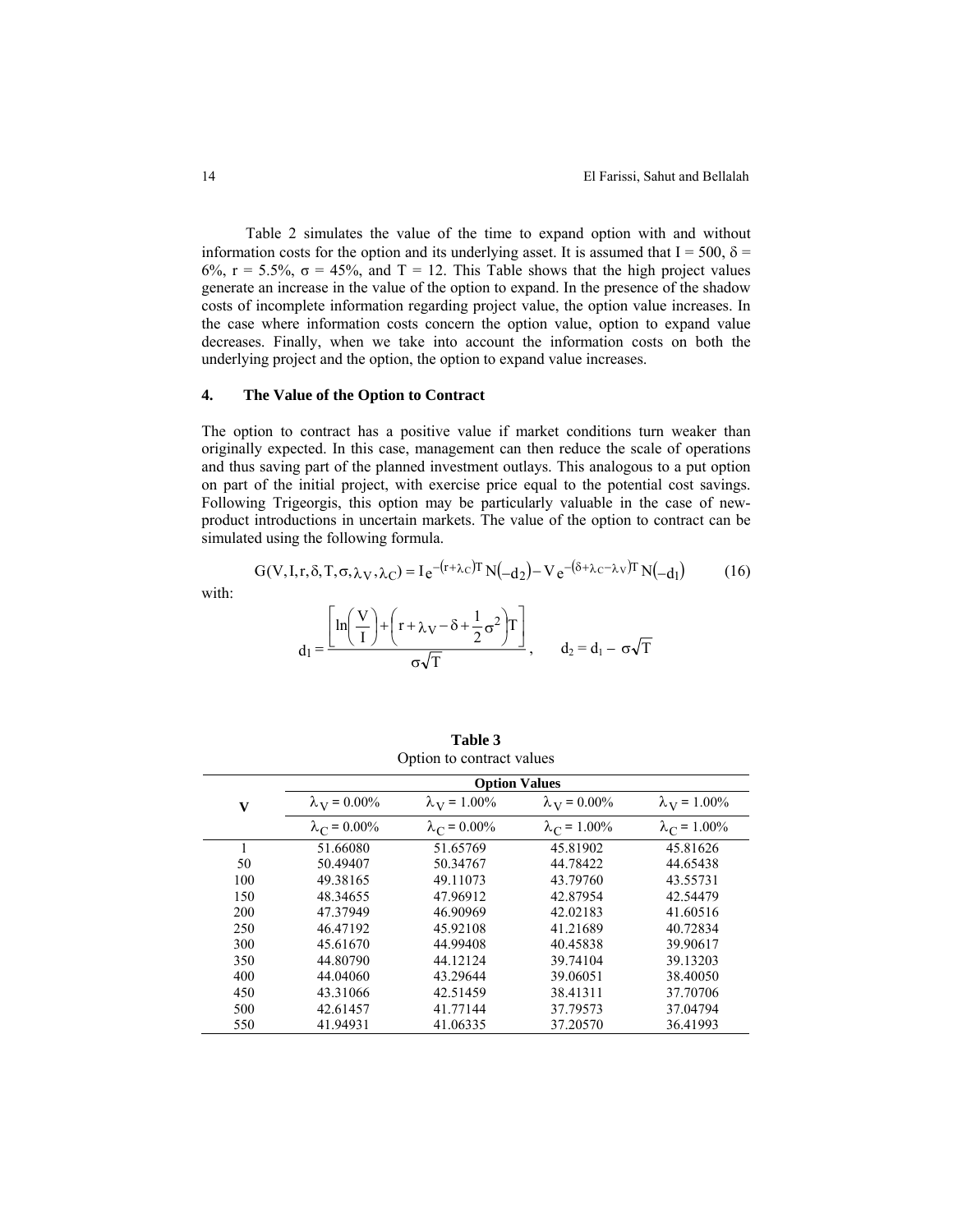Table 3 indicates the value of the option to contract in the presence of information costs for the option and its underlying asset. We investigate the opportunity to contract the scale of the project by  $5\%$ ,<sup>14</sup> saving an amount of 100. It is assumed that  $\delta$  = 6%, r = 5.5%,  $\sigma$  = 45%, and T = 12. The exercise price is the same for all of table 3 and is equal to 100. In this context, the firm has the right, but not the obligation, to undertake the put option at an exercise price corresponding to 100. Table 3 also describes the option to contract values in the case of information uncertainty. As expected, the high project values (i.e. favourable market conditions) generate a decrease in the value of the option to contract: the option to contract has a positive value if market conditions are unfavourable.

# **5. The Value of the Option to Abandon**

Management can abandon current project and resale value of capital equipment. If prices suffer a sustainable decline or the operation does poorly for some other reason, management may have a valuable option to abandon the project in exchange for its salvage value. The option to abandon a project provides partial insurance against failure. The option to abandon can be valued as an American put option on the project's current value, with an exercise price corresponding to the salvage or best alternative use value. Table 4 simulates the values of the option to abandon for different levels of information costs regarding the option and its underlying asset. I is the value received on abandonment and T is the number of years until abandon (years). We use the equation (16) and assume that I = 150,  $\delta = 5\%$ ,  $r = 5\%$ ,  $\sigma = 40\%$ , and T = 10. In the same spirit as for the option to contract, this Table shows that the value of the option to abandon the project increases when market conditions decline severely (that is, when the value of the project is weak).

|              | <b>Put Values</b>         |                      |                           |                           |  |  |  |
|--------------|---------------------------|----------------------|---------------------------|---------------------------|--|--|--|
| $\mathbf{V}$ | $\lambda_{\rm V}$ = 0.00% | $\lambda_V = 1.00\%$ | $\lambda_{\rm V}$ = 0.00% | $\lambda_{\rm V}$ = 1.00% |  |  |  |
|              | $\lambda_C = 0.00\%$      | $\lambda_C = 0.00\%$ | $\lambda_C = 1.00\%$      | $\lambda_C = 1.00\%$      |  |  |  |
| 1            | 90.37313                  | 90.30938             | 81.77299                  | 81.71530                  |  |  |  |
| 50           | 66.92000                  | 65.07766             | 60.55172                  | 58.88470                  |  |  |  |
| 100          | 52.58641                  | 50.27457             | 47.58215                  | 45.49031                  |  |  |  |
| 150          | 43.02524                  | 40.62699             | 38.93085                  | 36.76082                  |  |  |  |
| 200          | 36.15249                  | 33.80373             | 32.71213                  | 30.58688                  |  |  |  |
| 250          | 30.96604                  | 28.71878             | 28.01923                  | 25.98583                  |  |  |  |
| 300          | 26.91483                  | 24.78730             | 24.35355                  | 22.42848                  |  |  |  |
| 350          | 23.66723                  | 21.66288             | 21.41499                  | 19.60139                  |  |  |  |
| 400          | 21.01038                  | 19.12596             | 19.01098                  | 17.30589                  |  |  |  |
| 450          | 18.80079                  | 17.03008             | 17.01166                  | 15.40946                  |  |  |  |
| 500          | 16.93798                  | 15.27362             | 15.32612                  | 13.82014                  |  |  |  |
| 550          | 15.34938                  | 13.78377             | 13.88869                  | 12.47207                  |  |  |  |

**Table 4** Option to abandon values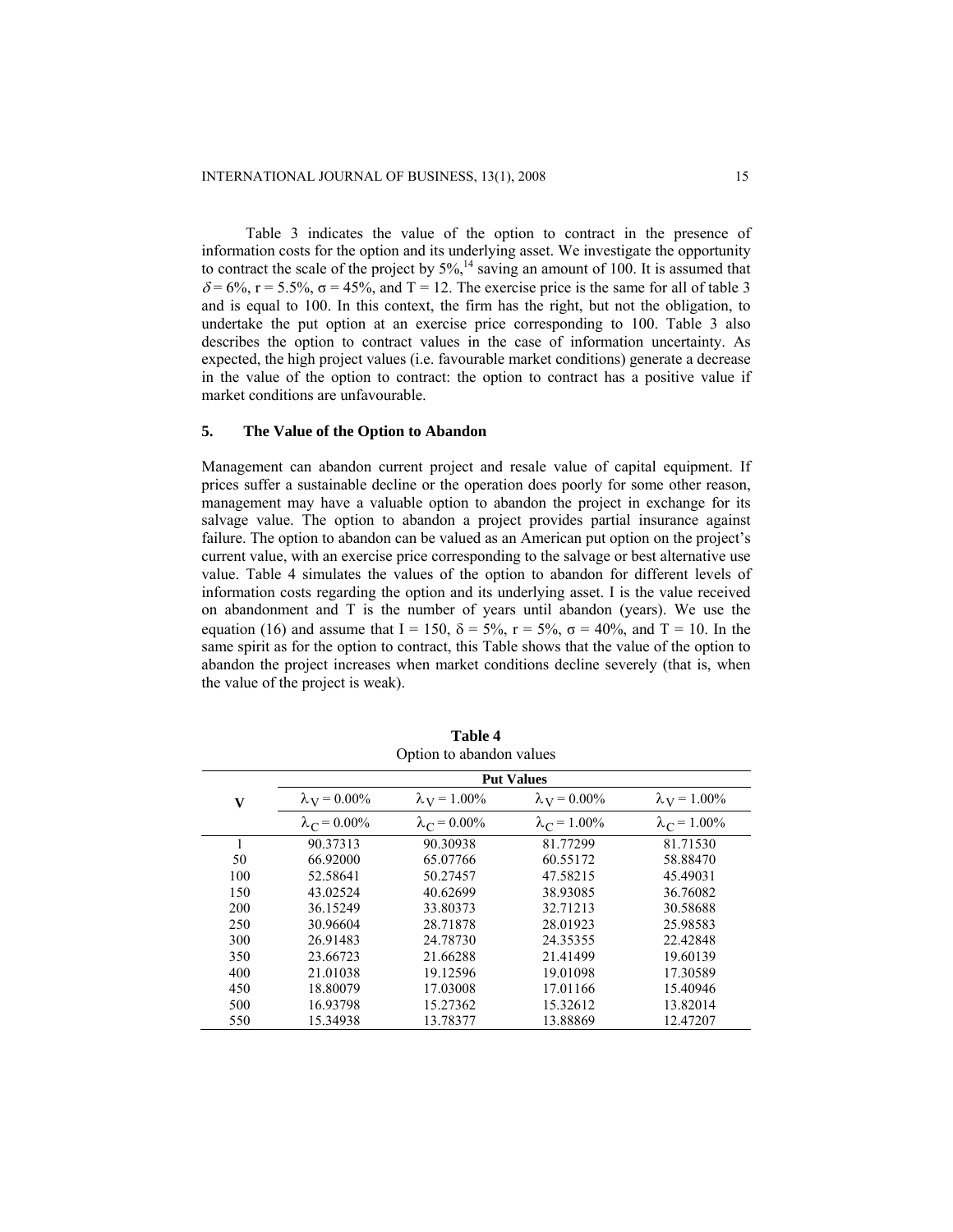#### **6. The Value of the Option to Switch and the Growth Option**

In general, investment is a link of interrelated projects opening future growth opportunities. The growth option provides the company with a possibility to make a follow-on investment in the future. It is analogous to a call option. The option to grow is used when an initial investment is required for further development. The project can be considered as a link in a chain of related projects and may serve as a springboard for future project generations. But unless the firm makes that initial investment, subsequent generations will not be feasible. Kester (1984) recognised the importance of the real growth option on firms and argued that the growth option constituted can account for more than half of the market value for most of the companies. The value of the growth option can be computed using formula (15). Table 5 simulates the values of the growth option as a function of project value and information costs. It is assumed that  $I = 30$ ,  $\delta$  $= 5\%, r = 7\%, \text{ and } \sigma = 35\%.$ 

Table 5 simulates the values of the growth option for different levels of information costs. The high project values generate an increase in the value of the growth option. In the presence of the shadow costs of incomplete information regarding project value, the option value increases. In the case where information costs concern the option value, the growth option value drops instead of increasing. And the presence of two types of information costs increases the growth option value compared to its level in the complete information case.

|              |                      | л.<br>л.             |                           |                           |  |  |  |
|--------------|----------------------|----------------------|---------------------------|---------------------------|--|--|--|
|              | <b>Call Values</b>   |                      |                           |                           |  |  |  |
| $\mathbf{V}$ | $\lambda_V = 0.00\%$ | $\lambda_V = 1.00\%$ | $\lambda_{\rm V}$ = 0.00% | $\lambda_{\rm V}$ = 1.00% |  |  |  |
|              | $\lambda_C = 0.00\%$ | $\lambda_C = 0.00\%$ | $\lambda_C = 1.00\%$      | $\lambda_C = 1.00\%$      |  |  |  |
|              | 0.00950              | 0.01411              | 0.00818                   | 0.01215                   |  |  |  |
| 25           | 6.27361              | 7.79132              | 5.39975                   | 6.70605                   |  |  |  |
| 50           | 16.31713             | 19.78988             | 14.04428                  | 17.03331                  |  |  |  |
| 75           | 27.22501             | 32.66339             | 23.43279                  | 28.11364                  |  |  |  |
| 100          | 38.48884             | 45.88367             | 33.12765                  | 39.49244                  |  |  |  |
| 125          | 49.93540             | 59.27752             | 42.97980                  | 51.02064                  |  |  |  |
| 150          | 61.48820             | 72.77038             | 52.92338                  | 62.63405                  |  |  |  |
| 175          | 73.10801             | 86.32475             | 62.92464                  | 74.30040                  |  |  |  |
| 200          | 84.77264             | 99.91972             | 72.96449                  | 86.00170                  |  |  |  |
| 225          | 96.46860             | 113.54277            | 83.03129                  | 97.72716                  |  |  |  |
| 250          | 108.18723            | 127.18593            | 93.11761                  | 109.46994                 |  |  |  |
| 275          | 119.92274            | 140.84393            | 103.21846                 | 121.22550                 |  |  |  |

**Table 5**  Growth option prices

The managerial flexibility to be able to shut-down and restart operations can be valuable if prices are such that cash revenues are not sufficient to cover variable operating costs. It might be better not to operate temporarily. If prices rise sufficiently, operations can be restarted. Thus, operations in each year may be seen as a call option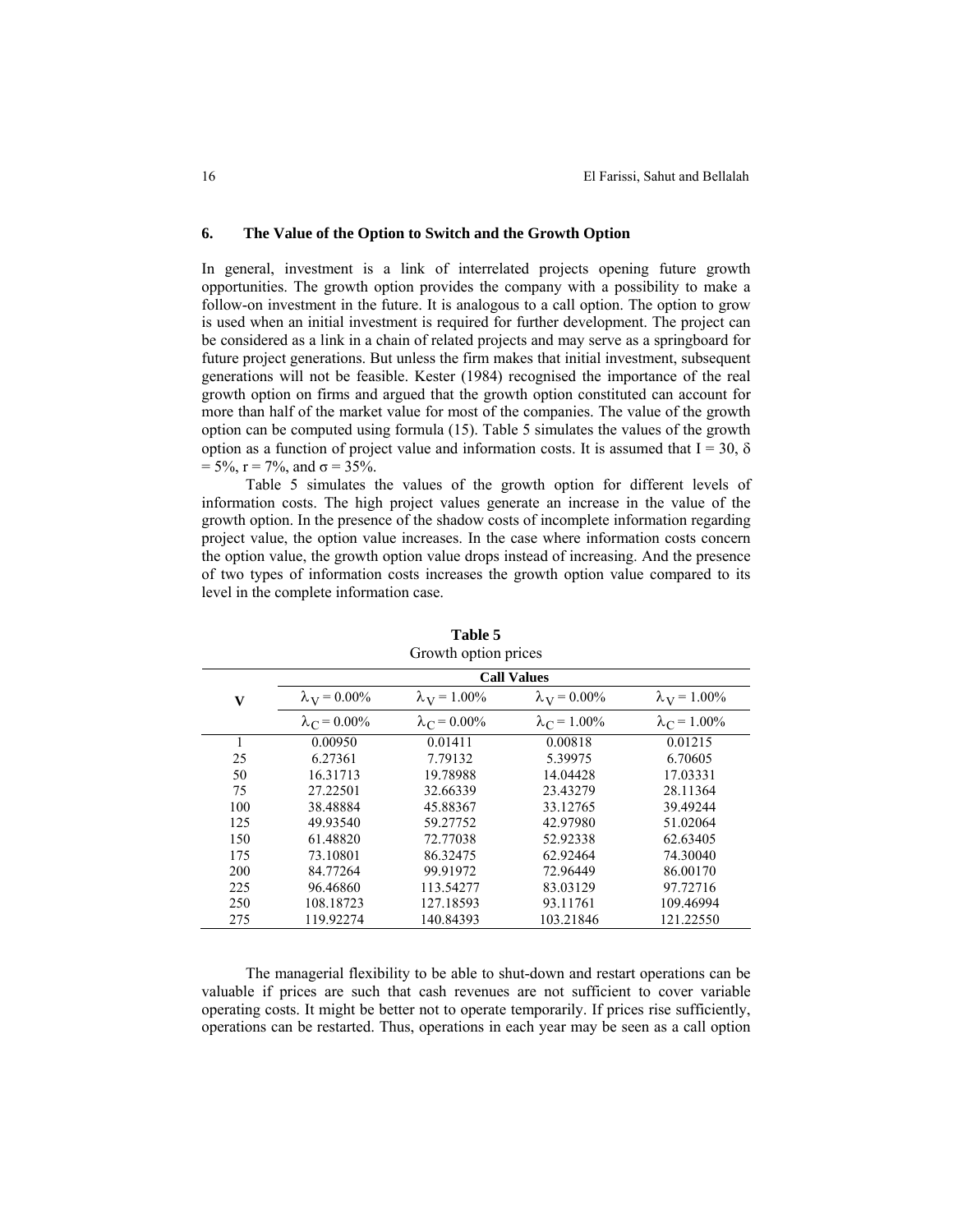to acquire that year's cash revenues by paying the variable costs of operating as a strike price. It is equivalent to the firm having a portfolio of call and put options. For example, being able to temporarily shut down a project is equivalent to a put option and restarting operations when the project has been down and become up is equivalent to a call option.

# **B. The Valuation Procedure in a Discrete-time Setting in the Presence of Information Costs: The Value of the Time-to-build Option**

Few investments in practice are a single up-front outlay. However, most investments are sequential and staged into several investments. This creates valuable options to default at any given stage. The completion of one stage gives the right, but not the obligation, to undertake the next stage and the options that this stage provides. The staged investment can be viewed as a series of compound options. In this case, the valuation process can be computed discretely. The project is a perpetual cash flow with a fixed capital outlay. There are points when the project has a positive *NPV*, but we are better off not taking it because the option to undertake the project in the future is more valuable. Since the investment is irreversible, when we take the project, we destroy the value of waiting. It is possible in this context to extend the standard binomial model to account for the effects of information costs. When generating the binomial tree for the underlying asset, we must account for the information cost of the investment opportunity. When we work backwards, we must account for the information cost regarding the option.

In most investments opportunities, management holds an option to defer the life time of investment and see if the cash outflow meets the product price. Some projects could increase in value when new information is available and uncertainty decreased with more favourable conditions.<sup>15</sup> The value of waiting to invest or the option to defer can be seen as an American call option on the gross present value of the future expected cash flows (Trigeorgis (1990, 1993). Using a risk-neutral approach, we adapt the binomial model to account for the effects of incomplete information. The valuation procedure can be described in the following steps. Assuming that the state variable of the project value is the price P of the output, and the project generates a unit per year, the gross present value is:

$$
V = \frac{P}{r}
$$
 (17)

The up multiplier, u, and down multiplier, d, are calculated by using formulas in Cox, Ross and Rubinstein (1979):

$$
u = e^{\sigma \sqrt{\frac{T}{N}}}, \quad d = e^{-\sigma \sqrt{\frac{T}{N}}} \tag{18}
$$

where T is the number of years to expiration and N is the number of binomial periods. These multipliers are used to calculate the future gross value V in the nodes of the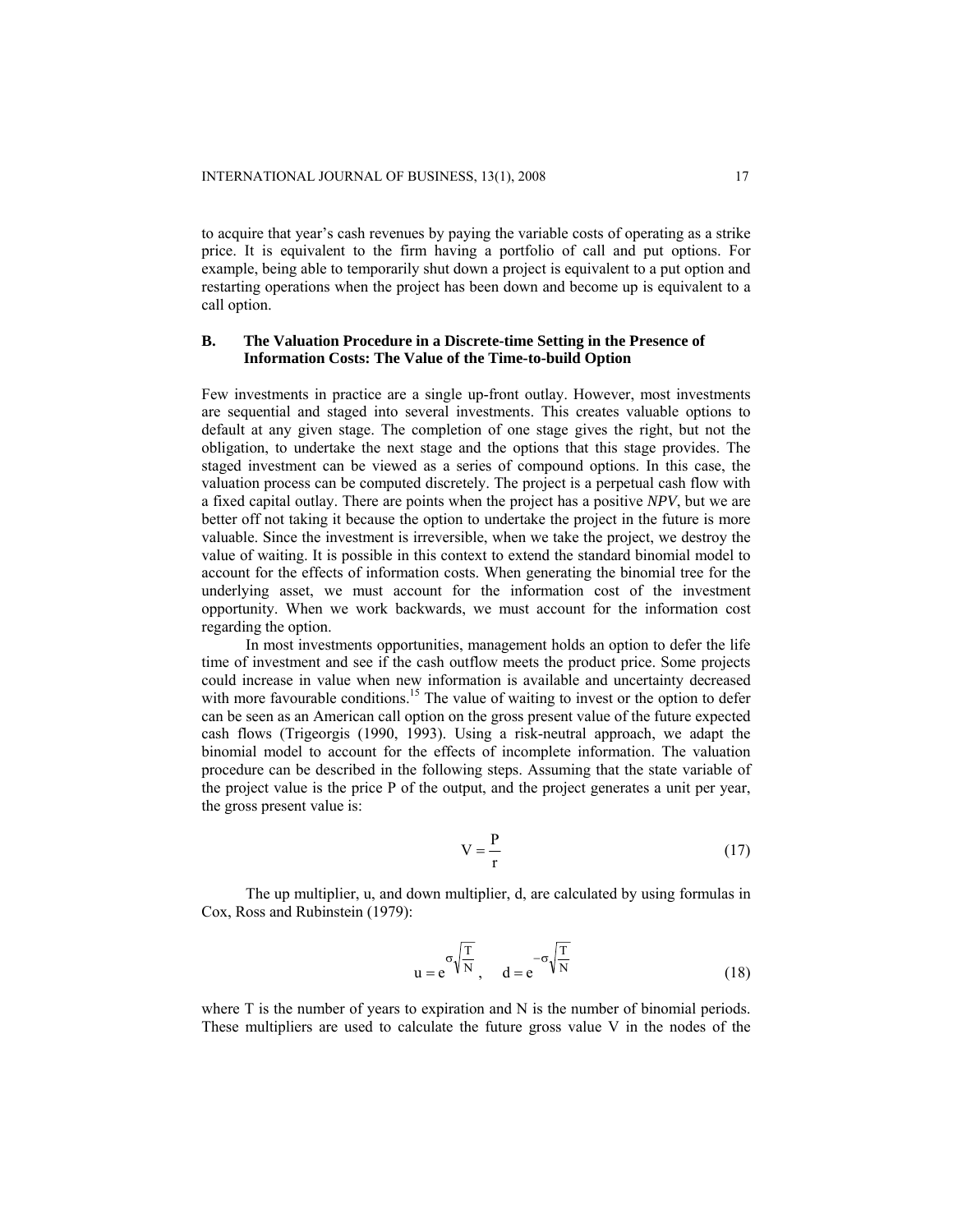binomial tree. The risk neutral probability for the up and down branches is calculated as:

$$
p = \frac{e^{(r + \lambda_V - \delta)\frac{T}{N}} - d}{u - d}
$$
 (19)

The discount factor at each node is:

$$
e^{-\left(r+\lambda_C\right)\frac{T}{N}}\tag{20}
$$

The binomial tree should be constructed in such way that it can incorporate the investments needed. We count backward from the end and calculate, in every node, the value by using the binomial formula for one period and subtracting the value of the investment. To consider this in the binomial tree, the value at each node should be the maximum of the value of the project in this node and zero. The calculation of the value in each node should continue in this backward calculation until the value of the firm finally reaches the present time.

Figure 1 simulates the values of the time to build option in the complete information case. It is assumed that the state variable of the project value  $P = 300$ , the present value of the cash-flows from the project  $V = 3000$ , initial investment I = 800, number of years to maturity T = 6, volatility  $\sigma$  = 40%, risk-free interest rate r = 10%, cash-flow rate generated by the project  $\delta = 10\%$ , number of binomial periods N = 6, up multiplier  $u = 1.49182$ , down multiplier  $d = 0.67032$ , up probability  $p = 0.40131$ , down probability 1 – p = 0.59869, discount factor 0.90484, and information costs  $\lambda_V = \lambda_C =$ 0%. Columns of the binomial tree have four elements in each node: state variable, project value, NPV (if project is undertaken), and option value.

Figure 2 simulates the values of the time to build option in the presence of information costs for the option and its underlying asset:  $\lambda_V = \lambda_C = 1\%$ . It is assumed that the state variable of the project value  $P = 300$ , present value of the cash-flows from the project  $V = 3000$ , initial investment I = 800, number of years to maturity T = 6, volatility  $\sigma = 40\%$ , risk-free interest rate  $r = 10\%$ , cash-flow rate generated by the project  $\delta = 10\%$ , number of binomial periods N = 6, up multiplier u = 1.49182, down multiplier  $d = 0.67032$ , up probability p = 0.41355, down probability 1 – p = 0.58645, and discount factor 0.89583.

Coherently with our findings in the continuous time setting, time to build option value increases as information costs rise. When information uncertainty concerns the underlying project,  $\lambda_V = 1\%$ , option value increases (1339.34). In the case where information costs are related to the option value,  $\lambda_C = 1\%$ , the growth option value drops instead of increasing (1168.23). The presence of two types of information costs increases the time to build option value compared to its level in the complete information case (1261.34 for  $\lambda_V = \lambda_C = 1\%$ , compared to 1240.47 when  $\lambda_V = \lambda_C =$ 0%). Our results show that when information uncertainty of expected cash flows rises it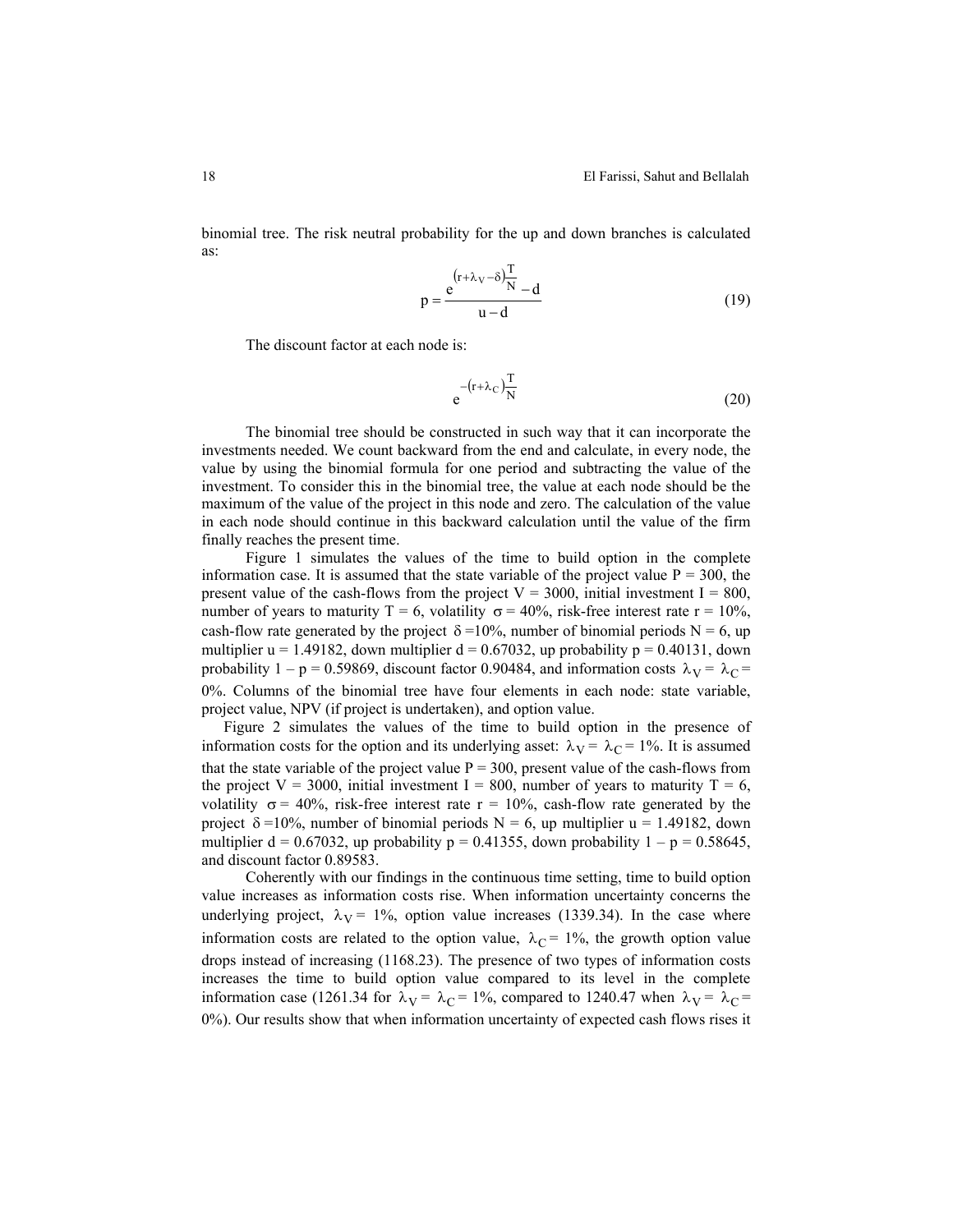increases the value of flexibility. This gives support to the well-known relation between the general uncertainty and the value of flexibility.

# **III. CONCLUSION**

This paper reviews the main concepts in real options and extends the literature for the valuation of real options in the presence of information costs. These options are fundamental in the valuation process of investments and capital budgeting. However, they are valued in a standard framework ignoring the role of information costs in investment decisions. Information costs play a central role in the capital budgeting process, since managers do not invest in projects they do not know about. When money is engaged in research and development, in project analysis and valuation, it is natural to require a return that accounts for these expenses. Therefore, information costs or shadow costs of incomplete information represent an appropriate component of the discount rate in investment decisions.

|            |            |                         |            |                         | . .          |                         |
|------------|------------|-------------------------|------------|-------------------------|--------------|-------------------------|
|            |            |                         |            |                         |              | 3306.95291              |
|            |            |                         |            |                         |              | 33069.52914             |
|            |            |                         |            |                         |              | 32269.52914             |
|            |            |                         |            |                         |              | 32269.52914             |
|            |            |                         |            |                         | 2216.71683   |                         |
|            |            |                         |            |                         | 22167.16830  |                         |
|            |            |                         |            |                         | 21367.16830  |                         |
|            |            |                         |            |                         | 19333.81339  |                         |
|            |            |                         |            | 1485.90973              |              | 1485.90973              |
|            |            |                         |            | 14859.09727             |              | 14859.09727             |
|            |            |                         |            | 14059.09727             |              | 14059.09727             |
|            |            |                         |            | 11510.61530             |              | 14059.09727             |
|            |            |                         | 996.03508  |                         | 996.03508    |                         |
|            |            |                         | 9960.35077 |                         | 9960.35077   |                         |
|            |            |                         | 9160.35077 |                         | 9160.35077   |                         |
|            |            |                         | 6786.15476 |                         | 8288.62814   |                         |
|            |            | 667.66228<br>6676.62279 |            | 667.66228<br>6676.62279 |              | 667.66228<br>6676.62279 |
|            |            | 5876.62279              |            | 5876.62279              |              | 5876.62279              |
|            |            | 3939.21806              |            | 4811.37180              |              | 5876.62279              |
|            | 447.54741  |                         | 447.54741  |                         | 447.54741    |                         |
|            | 4475.47409 |                         | 4475.47409 |                         | 4475.47409   |                         |
|            | 3675.47409 |                         | 3675.47409 |                         | 3675.47409   |                         |
|            | 2238.35236 |                         | 2722.85818 |                         | 3325.70649   |                         |
| 300.00000  |            | 300.00000               |            | 300,00000               |              | 300,00000               |
| 3000.00000 |            | 3000.00000              |            | 3000.00000              |              | 3000.00000              |
| 2200.00000 |            | 2200.00000              |            | 2200.00000              |              | 2200.00000              |
| 1240.47432 |            | 1491.43732              |            | 1801.20766              |              | 2200.00000              |
|            | 201.09601  |                         | 201.09601  |                         | 201.09601    |                         |
|            | 2010.96014 |                         | 2010.96014 |                         | 2010.96014   |                         |
|            | 1210.96014 |                         | 1210.96014 |                         | 1210.96014   |                         |
|            | 789.48966  |                         | 927.99068  |                         | 1095.72204   |                         |
|            |            | 134.79869               |            | 134.79869               |              | 134.79869               |
|            |            | 1347.98689              |            | 1347.98689              |              | 1347.98689              |
|            |            | 547.98689<br>457.64901  |            | 547.98689<br>505.67512  |              | 547.98689<br>547.98689  |
|            |            |                         | 90.35826   |                         | 90.35826     |                         |
|            |            |                         | 903.58264  |                         | 903.58264    |                         |
|            |            |                         | 103.58264  |                         | 103.58264    |                         |
|            |            |                         | 222.76435  |                         | 198.98633    |                         |
|            |            |                         |            | 60.56896                |              | 60.56896                |
|            |            |                         |            | 605.68955               |              | 605.68955               |
|            |            |                         |            | $-194.31045$            |              | $-194.31045$            |
|            |            |                         |            | 72.25640                |              | 0.00000                 |
|            |            |                         |            |                         | 40.60058     |                         |
|            |            |                         |            |                         | 406.00585    |                         |
|            |            |                         |            |                         | $-393.99415$ |                         |
|            |            |                         |            |                         | 0.00000      |                         |
|            |            |                         |            |                         |              | 27.21539                |
|            |            |                         |            |                         |              | 272.15386               |
|            |            |                         |            |                         |              | $-527.84614$            |
|            |            |                         |            |                         |              | 0.00000                 |

**Figure 1:**  Time to build binomial tree using binomial approach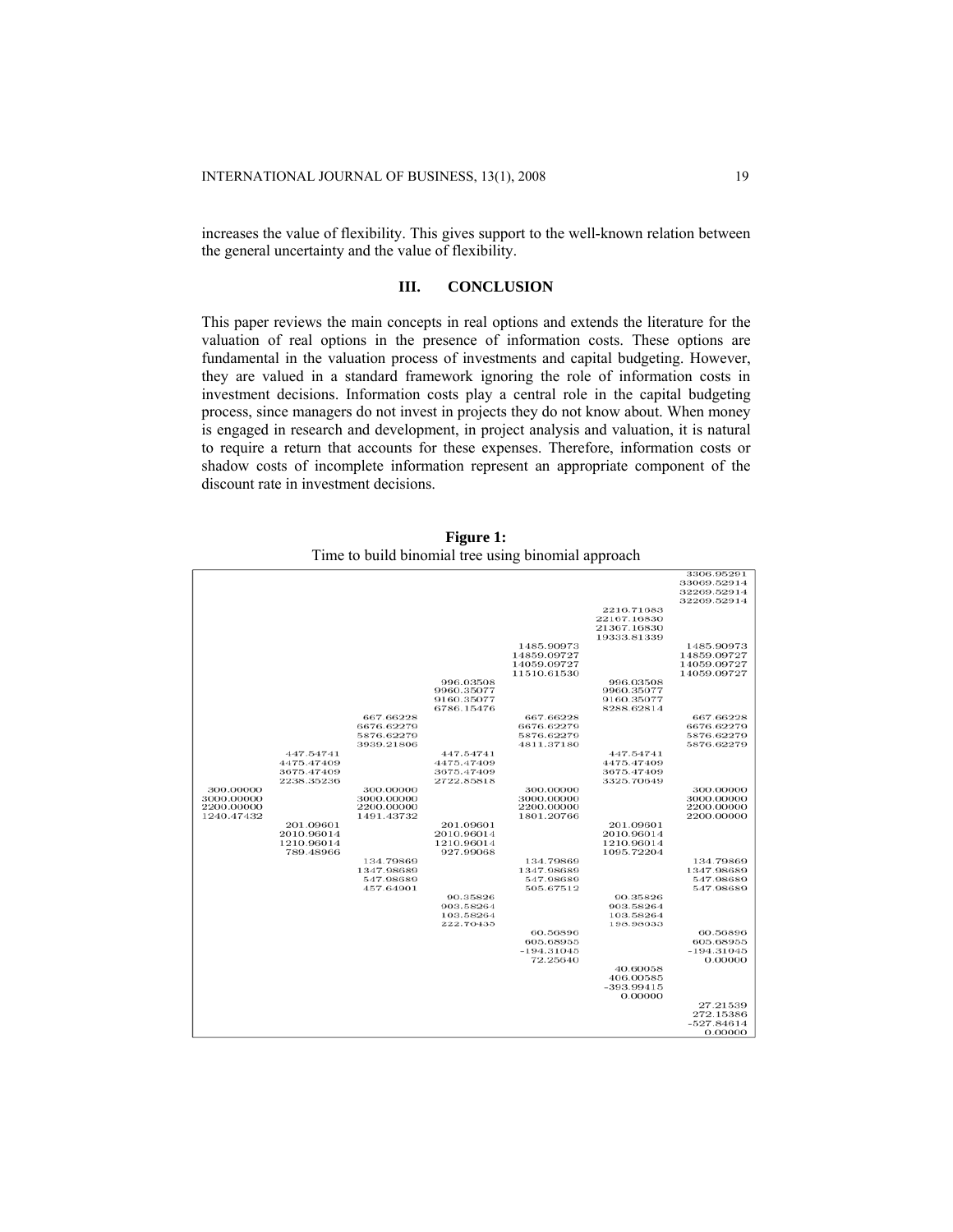|            |            |            |            |              |              | 3306.95291   |
|------------|------------|------------|------------|--------------|--------------|--------------|
|            |            |            |            |              |              | 33069.52914  |
|            |            |            |            |              |              | 32269.52914  |
|            |            |            |            |              |              | 32269.52914  |
|            |            |            |            |              | 2216.71683   |              |
|            |            |            |            |              | 22167.16830  |              |
|            |            |            |            |              | 21367.16830  |              |
|            |            |            |            |              | 19341.01602  |              |
|            |            |            |            | 1485.90973   |              | 1485.90973   |
|            |            |            |            | 14859.09727  |              | 14859.09727  |
|            |            |            |            | 14059.09727  |              | 14059.09727  |
|            |            |            |            | 11523.58486  |              | 14059.09727  |
|            |            |            | 996.03508  |              | 996.03508    |              |
|            |            |            | 9960.35077 |              | 9960.35077   |              |
|            |            |            | 9160.35077 |              | 9160.35077   |              |
|            |            |            | 6803.67035 |              | 8295.83076   |              |
|            |            | 667.66228  |            | 667.66228    |              | 667.66228    |
|            |            | 6676.62279 |            | 6676.62279   |              | 6676.62279   |
|            |            | 5876.62279 |            | 5876.62279   |              | 5876.62279   |
|            |            | 3960.24496 |            | 4824.34136   |              | 5876.62279   |
|            | 447.54741  |            | 447.54741  |              | 447.54741    |              |
|            | 4475.47409 |            | 4475.47409 |              | 4475.47409   |              |
|            | 3675.47409 |            | 3675.47409 |              | 3675.47409   |              |
|            | 2260.72925 |            | 2740.37377 |              | 3332.90911   |              |
| 300.00000  |            | 300.00000  |            | 300.00000    |              | 300.00000    |
| 3000.00000 |            | 3000.00000 |            | 3000.00000   |              | 3000.00000   |
| 2200.00000 |            | 2200.00000 |            | 2200.00000   |              | 2200.00000   |
| 1261.33910 |            | 1510.53373 |            | 1814.17722   |              | 2200.00000   |
|            | 201.09601  |            | 201.09601  |              | 201.09601    |              |
|            | 2010.96014 |            | 2010.96014 |              | 2010.96014   |              |
|            | 1210.96014 |            | 1210.96014 |              | 1210.96014   |              |
|            | 806.69474  |            | 942.79299  |              | 1102.92467   |              |
|            |            | 134.79869  |            | 134.79869    |              | 134.79869    |
|            |            | 1347.98689 |            | 1347.98689   |              | 1347.98689   |
|            |            | 547.98689  |            | 547.98689    |              | 547.98689    |
|            |            | 470.31867  |            | 515,25467    |              | 547.98689    |
|            |            |            | 90.35826   |              | 90.35826     |              |
|            |            |            | 903.58264  |              | 903.58264    |              |
|            |            |            | 103.58264  |              | 103.58264    |              |
|            |            |            | 230.39831  |              | 203.01204    |              |
|            |            |            |            | 60.56896     |              | 60.56896     |
|            |            |            |            | 605.68955    |              | 605.68955    |
|            |            |            |            | $-194.31045$ |              | $-194.31045$ |
|            |            |            |            | 75.20963     |              | 0.00000      |
|            |            |            |            |              | 40.60058     |              |
|            |            |            |            |              | 406.00585    |              |
|            |            |            |            |              | $-393.99415$ |              |
|            |            |            |            |              | 0.00000      |              |
|            |            |            |            |              |              | 27.21539     |
|            |            |            |            |              |              | 272.15386    |
|            |            |            |            |              |              | $-527.84614$ |
|            |            |            |            |              |              | 0.00000      |
|            |            |            |            |              |              |              |

**Figure 2:**  Time to build binomial price and standard NPV

We introduce information costs in the spirit of Merton (1987) and Bellalah (1999, 2001) in the capital budgeting process and real options valuation. We suggest a general derivation for the valuation of real options when the underlying asset is observable and when it is not observable. This provides a generalisation of the Black-Scholes (1973) formula, the Merton (1998) formula and the binomial approach which accounts for the effects of incomplete information. We examine the valuation of the option to invest, the option to expand, the option to contract, the option to abandon, the switch option and the growth option, the option to shut down and restart, the option to defer, and the time to build option in the presence of information costs. Simulation results are provided using reasonable values for information costs. Our analysis can be extended to other types of real options. In particular, it can be applied to compound real options and "exotic" real options. The analysis can also be tested using real data. It is also possible to extend our study to account for stochastic volatility of cash flows.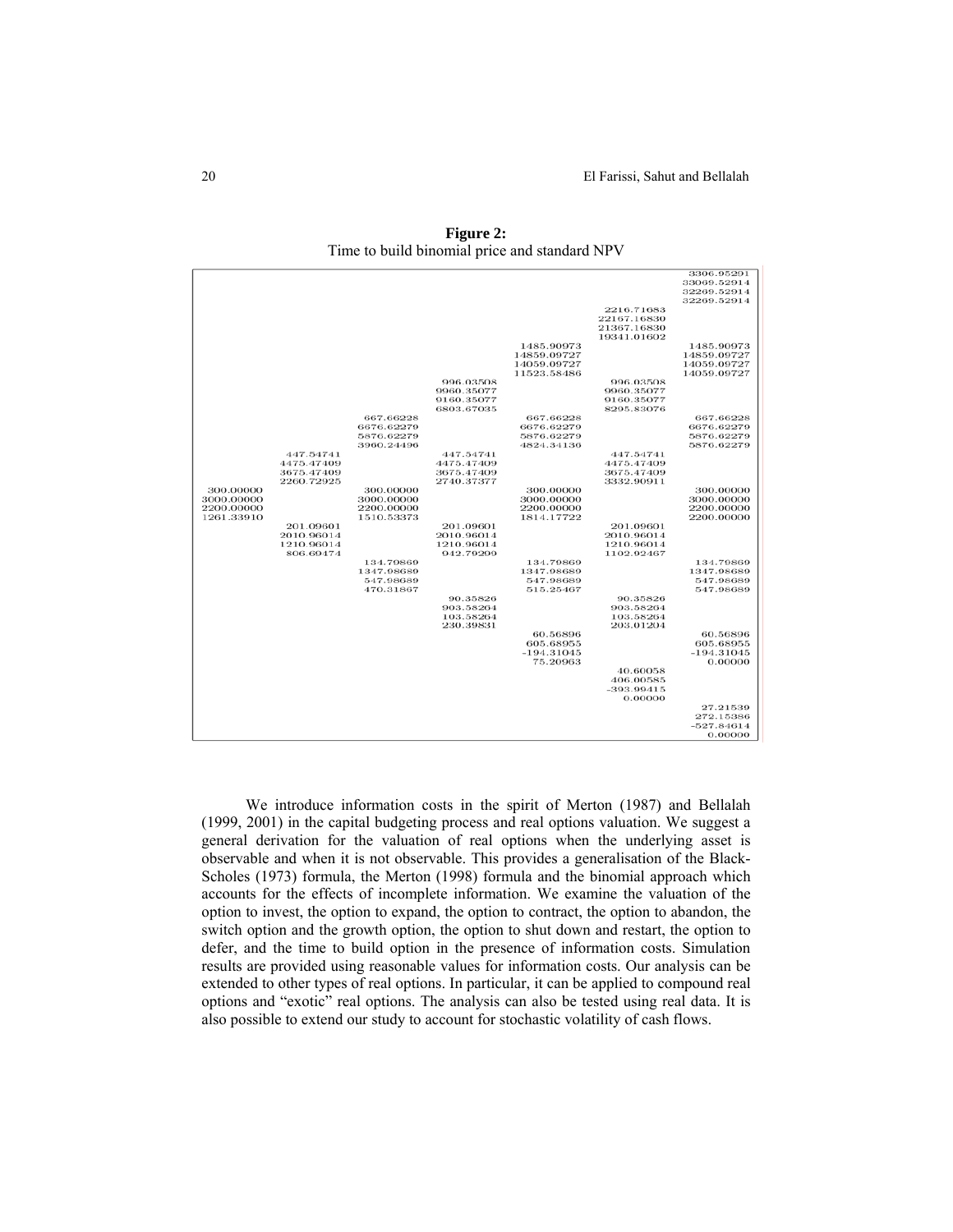#### **ENDNOTES**

- 1. For a survey of these techniques, the reader can refer to Smith and Nau (1994), Lee (1988), Agmon (1991) among others.
- 2. Merton's model may be stated as follows:  $R_V r = \beta_V [R_m r] + \lambda_V \beta_V \lambda_m$ where  $R_{V}$ : the equilibrium expected return on an asset V,  $R_{m}$ : the equilibrium expected return on the market portfolio, r : one plus the riskless rate of interest,  $\beta_V$ =cov( $R_v/R_m$ )/var( $R_m$ ),  $\lambda_v$ : the equilibrium aggregate "shadow cost" for the asset V. It is of the same dimension as the expected rate of return on this asset V,  $\lambda_{m}$ : the weighted average shadow cost of incomplete information over all assets.
- 3. For a survey of the literature on real options, the reader can refer to Trigeorgis (1990, 1993), Pindyck (1991), Padock, Siegel and Smith (1988), Newton (1996), Myers (1984), Myers and Majd (1990) among others.
- 4. We concentrate our analysis in the option to invest, the option to expand, the option to contract, the option to abandon, the option to switch and the growth option, the option to shut down and restart operations, the option to defer, and the time to build option. These real options are studied in different contexts by Kogut (1991), Kogut and Kulatilaka (1994a, b), Mac Donald and Siegel (1984, 1986), Brennan and Schwartz (1985), Berger, Ofek and Swary (1996) among others. Several other real options exist, but the same analysis applies.
- 5. These options appear in the work of Dentskevich and Salkin (1991), Dixit (1992, 1995), Dixit and Pindyck (1994, 1995), Faulkner (1996) and Ingersoll and Ross (1992) among others.
- 6. Myers (1977) shows that the value of a firm is the combined value of the assets already in use and the present value of the future investment opportunities.
- 7. A typical example is firms in the oil and gas exploration and production business. Other examples include power stations and pharmaceutical companies. See for example Paddock, Siegel and Smith (1988).
- 8. Two types of flexibility are present in the project: internal and external flexibility. The internal flexibility corresponds to the manager's flexibility to modify the project. This can include expansion, alteration, abandonment, etc. The external flexibility corresponds to the growth option which gives the possibility to perform another project.
- 9. For a survey of the literature on standard options and exotic options pricing, the reader can refer to Cox, Ross and Rubinstein (1979), Cox and Ross (1976), Black and Scholes (1973), among others.
- 10. Or the lost value in time.
- 11. Dixit & Pindyck (1994, 1995) argue that the risk free interest rate is useful for three types of real economic problems. Dixit, Pindyck and Sodal (1999) use an exogenous discount rate for incomplete markets analysis. Firstly, in complete markets, by changing the probability measure, any stochastic process can be transformed to a risk-neutral one. Secondly, economic applications assume that firms are risk-neutral even when investors and stockholders are risk-averse.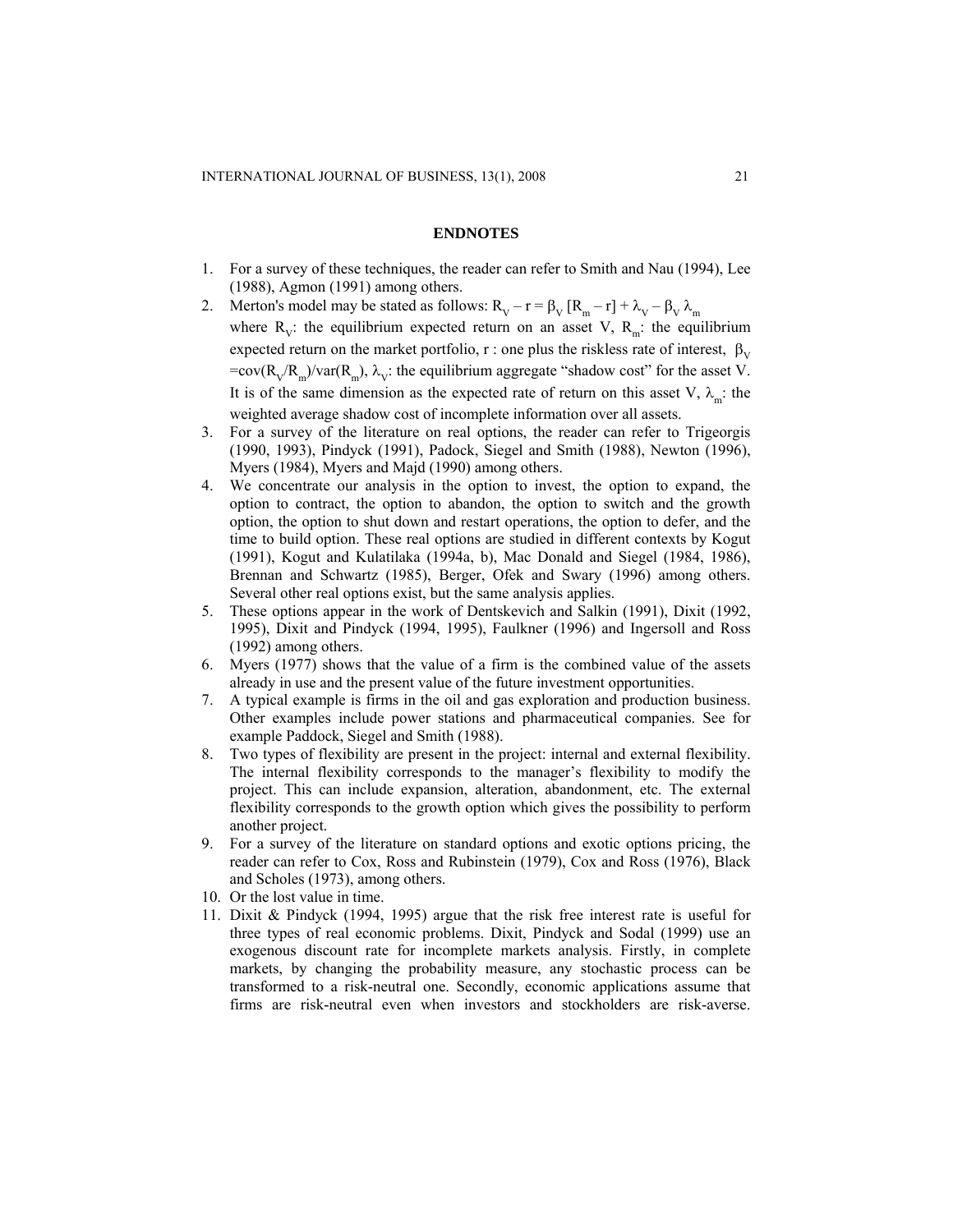Thirdly, there is no correlation between the market portfolio and macroeconomic shocks.

- 12. Dixit and Pindyck (1994) explain that the time to maturity is defined by the expiration of the patent. After the expiration, the firm loses the opportunity to gain a competitive advantage due to the patent.
- 13. By using the model of Merton (1987), Bellalah and Jacquillat (1995) and Bellalah (2001) deduce the financial option value in the context of incomplete information.
- 14. We assume here that the firm has the possibility to abandon 5% of the investment value.
- 15. Ingersoll and Ross (1992) showed that the option to defer is reversible and more valuable when there is high economic uncertainty and long investment horizons.

# **BIBLIOGRAPHY**

- Agmon, T., 1991, "Capital Budgeting and the Utilization of Full Information: Performance Evaluation and the Exercise of Real Options", *Managerial Finance*, vol. 17, N. 2/3, 42-50.
- Amihud, Y., and H. Mendelson, 1986, "Asset Pricing and the Bid-Ask Spread", *Journal of Financial Economics*, 17, 223-249.
- Amihud, Y., and H. Mendelson, 1988, "Liquidity and Asset Pricing: Financial Management Implications", *Financial Management*, Spring, 5-15.
- Bellalah, M., and B. Jacquillat, 1995, "Option Valuation with Information Costs: Theory and Tests", *Financial Review*, August, 617-635.
- Bellalah, M., 1999, "The Valuation of Futures and Commodity Options with Information Costs", *Journal of Futures Markets*, September.
- Bellalah, M., 2001, "Irreversibility, Sunk Costs and Investment Under Incomplete Information", *R&D Management*.
- Berger, P.G., E. Ofek, and I. Swary, 1996, "Investor Valuation of the Abandonment Option" *Journal of Financial Economics, 42*, 257-287.
- Black, F., and M. Scholes, 1973, "The Pricing of Options and Corporate Liabilities", *Journal of Political Economy*, N. 81, 673-659.
- Brennan, M., and H. Cao, 1997, "International Portfolio Investment Flows", *Journal of Finance*, Vol. LII, N. 5, December, 1851-1879.
- Brennan, M.J., and E. Schwartz, 1985, "Evaluating Natural Resource Investments", *Journal of Business*.
- Coval, J., and T.F. Moskowitz, 1999, "Home Bias at Home: Local Equity Preference in Domestic Portfolios", Working Paper, University of Michigan.
- Cox, J.C., and S.A. Ross, and M. Rubinstein, 1979, "Option Pricing: A Simplified Approach", *Journal of Financial Economics,* 7, N. 3, 229-263.
- Cox, J.C., and S.A. Ross, 1976, "A Survey of Some New Results in Financial Option Pricing Theory", *The Journal of Finance,* XXXI, N. 2, May.
- Dentskevich, P., and G. Salkin, 1991, "Valuation of Real Projects Using Option Pricing Techniques", *OMEGA International Journal of Management Science*, Vol. 19, N. 4, 207-222.
- Dixit, A.K., 1992, "Investment and Hysteresis", *Journal of Economic Perspectives*, vol. 6, N. 1, Winter, 107-132.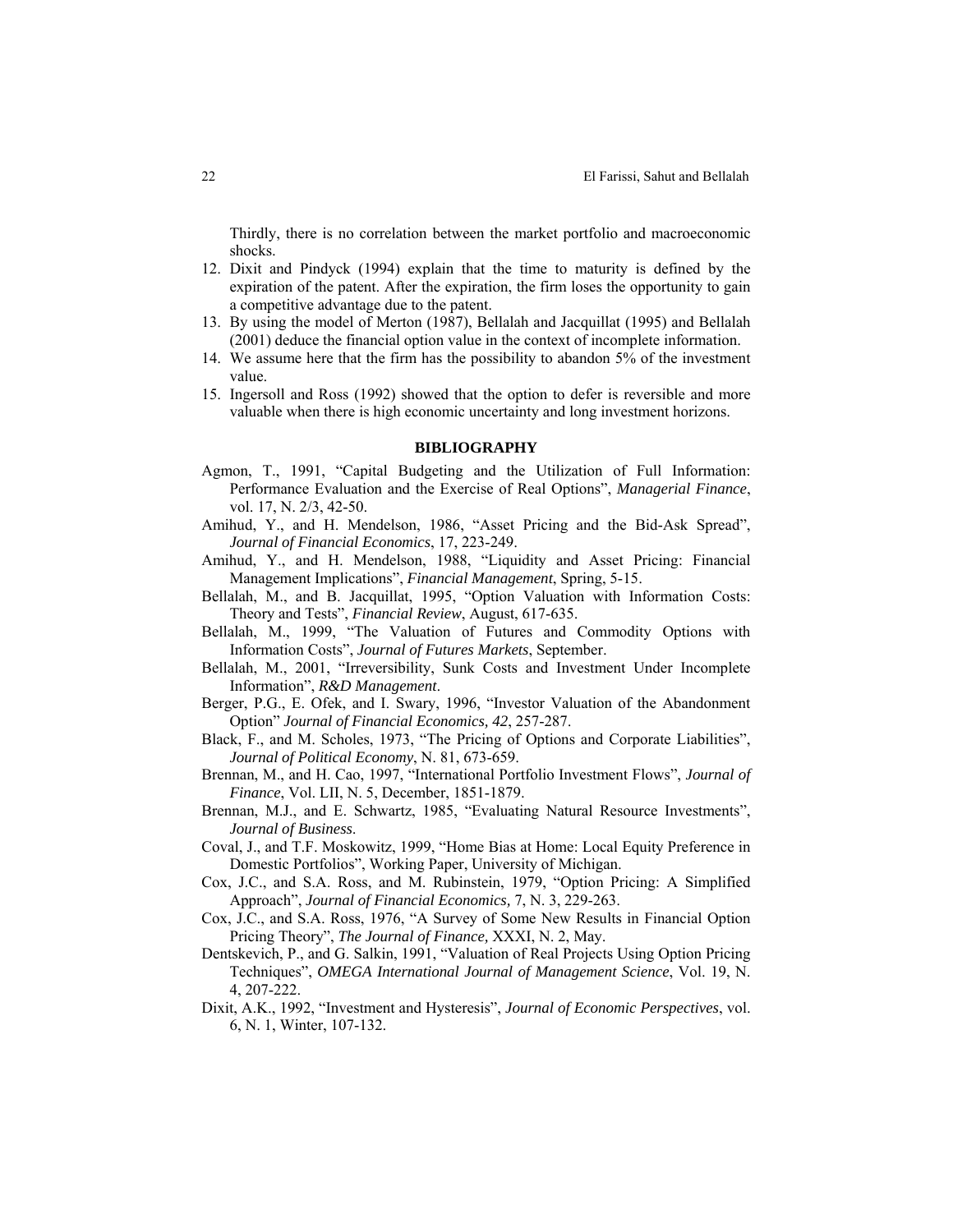- Dixit, A.K., 1995, "Irreversible investment with uncertainty and scale economies", *Journal of Economic Dynamics and Control,* N. 19, 327-350.
- Dixit, A.K., and R.S. Pindyck, 1994, *Investment under Uncertainty,* Princeton University Press.
- Dixit, A.K., and R.S. Pindyck, 1995, "The Options Approach to Capital Investment", *Harvard Business Review*, May-June, 105-115.
- Dixit, A., R.S. Pindyck, and S. Sodal, 1999, "A Markup Interpretation of Optimal Investment Rules", *Economic Journal,* Vol. 109, N. 455, April, 179-189.
- Edwards, M., and H. Wagner, 1999, "Capturing the Research Advantage", *Journal of Portfolio Management*, Spring, 18-24.
- Faulkner, T.W., 1996, "Applying 'Options Thinking' to R&D Valuation", *Research and Technology Management,* May-June.
- Foerster, S., and G. Karolyi, 1999, "The Effect of Market Segmentation and Investor Recognition on Asset Prices: Evidence from Foreign Stocks Listing in the United States", *Journal of Finance*, 49,981-1014.
- Ingersoll, J.E., and S.A. Ross, 1992, "Waiting to Invest: Investment and Uncertainty", *Journal of Business*, Vol. 65, N. I, 1-30.
- Kadlec, G., and J. McConnell, 1994, "The Effect of Market Segmentation and Illiquidity on Asset Prices: Evidence from Exchange Listings", *Journal of Finance*, 49, 611-635.
- Kang, J., and R. Stulz, 1997, "Why Is There A Home Bias? An Analysis of Foreign Portfolio Equity in Japan", *Journal of Financial Economics*, 46, 3-28.
- Kester, W.C., 1984, "Today's Options for Tomorrow's Growth", *Harvard Business Review*, March-April, 153-160.
- Kester, W.C., 1993, "Turning Growth Options into Real Assets", *Capital budgeting under uncertainty,* 187-207.
- Kogut, B., 1991, "Joint Ventures and the Option to Expand and Acquire", *Management Science*, Vol. 37, N. 1, January.
- Kogut, B., and N. Kulatilaka, 1994a, "Operating Flexibility, Global Manufacturing, and the Option Value of a Multinational Network", *Management Science*, Vol. 40, N. 1, January.
- Kogut, B., and N. Kulatilaka, 1994b, "Options Thinking and Platform Investments: Investing in Opportunity", *California Management Review*, Vol. 36, N. 2, Winter.
- Kulatilaka, N., 1993, "The Value of Flexibility: The Case of a Dual-Fuel Industrial Steam Boiler", *Financial Management,* Vol. 22, N. 3, Autumn, 271-280.
- Lee, C.J., 1988, "Capital Budgeting under Uncertainty: The Issue of Optimal Timing", *Journal of Business Finance and Accounting,* 15(2) Summer.
- McDonald, R., and D. Siegel, 1984, "Option Pricing when the Underlying Assets Earns A Below-Equilibrium Rate of Return: A Note", *Journal of Finance*.
- McDonald, R., and D. Siegel, 1986, "The Value of Waiting to Invest", *Quarterly Journal of Economics*.
- Merton, R., 1987, "A Simple Model of Capital Market Equilibrium with Incomplete Information", *Journal of Finance,* Vol. 42, N. 3, July, 483-510.
- Merton, R.C., 1998, "Applications of Option Pricing Theory: Twenty Five Years Later", *American Economic Review*, Vol. 88, N. 3, 323-345.